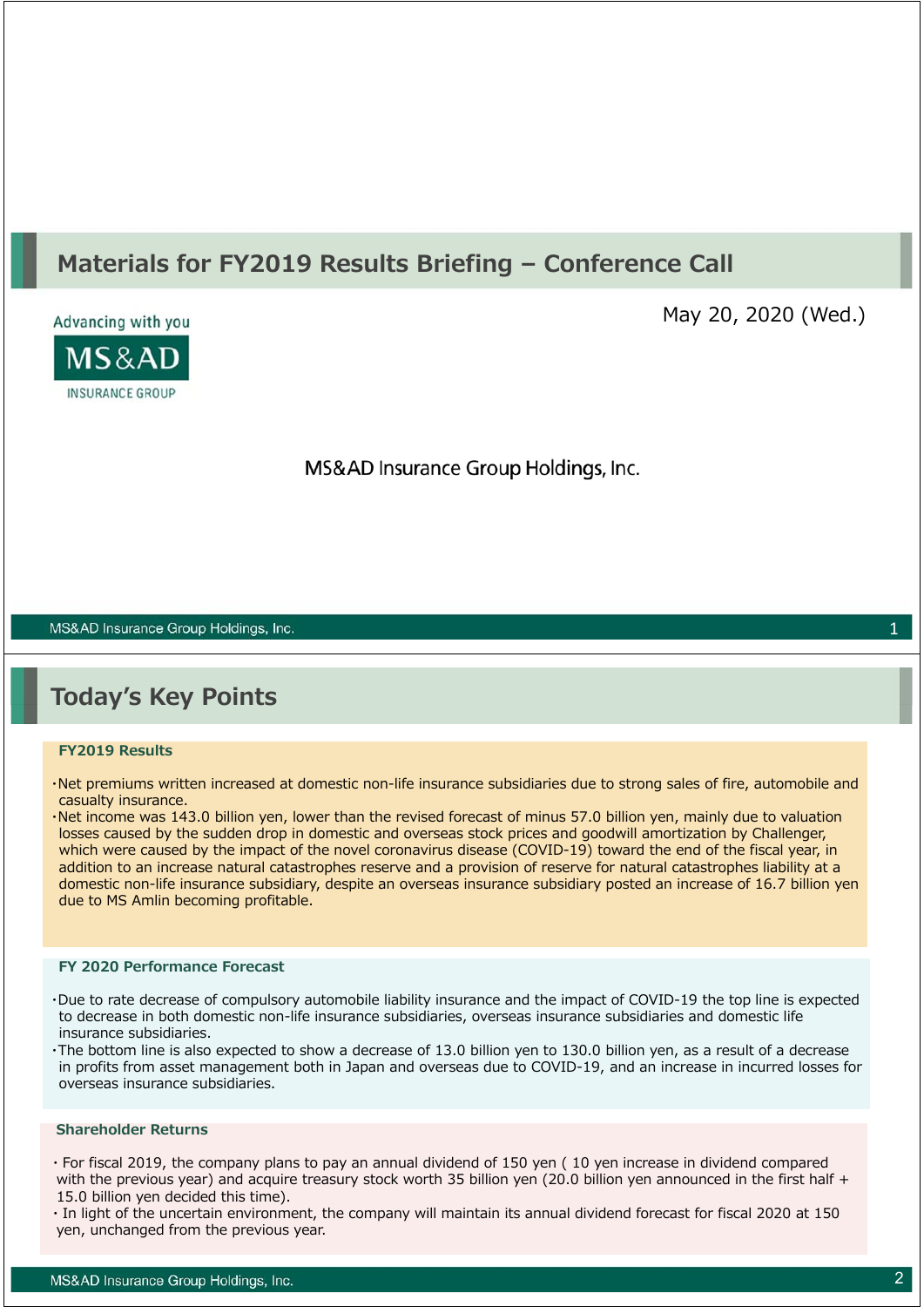# **Contents**

| <b>Summary of FY2019 Results</b>                                                                          |            |
|-----------------------------------------------------------------------------------------------------------|------------|
| <b>Consolidated Earnings</b>                                                                              | Page 5-13  |
| Domestic Non-Life Insurance Companies                                                                     | Page 14-16 |
| Domestic Life Insurance Companies                                                                         | Page 17-18 |
| Overseas Subsidiaries                                                                                     | Page 19    |
| (Reference) Domestic Non-Life Insurance Companies, MSI & ADI                                              | Page 20-22 |
| (Reference) MS Amlin's Results for FY2019 (Jan.-Dec. 2019)                                                | Page 23    |
| (Reference) Temporary impact on earnings from reorganization of<br><b>International Regional Business</b> | Page 24    |
| (Reference) ESR                                                                                           | Page 25    |
| <b>Projected Results for FY2020</b>                                                                       |            |
| Consolidated Earnings Forecasts                                                                           | Page 27-30 |
| Major Assumptions for Earnings Forecasts                                                                  | Page 31-32 |
| Domestic Non-Life Insurance Companies                                                                     | Page 33-34 |
| Domestic Life Insurance Companies                                                                         | Page 35-36 |
| Overseas Subsidiaries                                                                                     | Page 37    |
| (Reference) Domestic Non-Life Insurance Companies, MSI & ADI                                              | Page 38-39 |
| (Reference) MS Amlin                                                                                      | Page 40    |

Please also refer to an Excel data file uploaded on our website.

MS&AD Insurance Group Holdings, Inc.

# **Summary of FY2019 Results**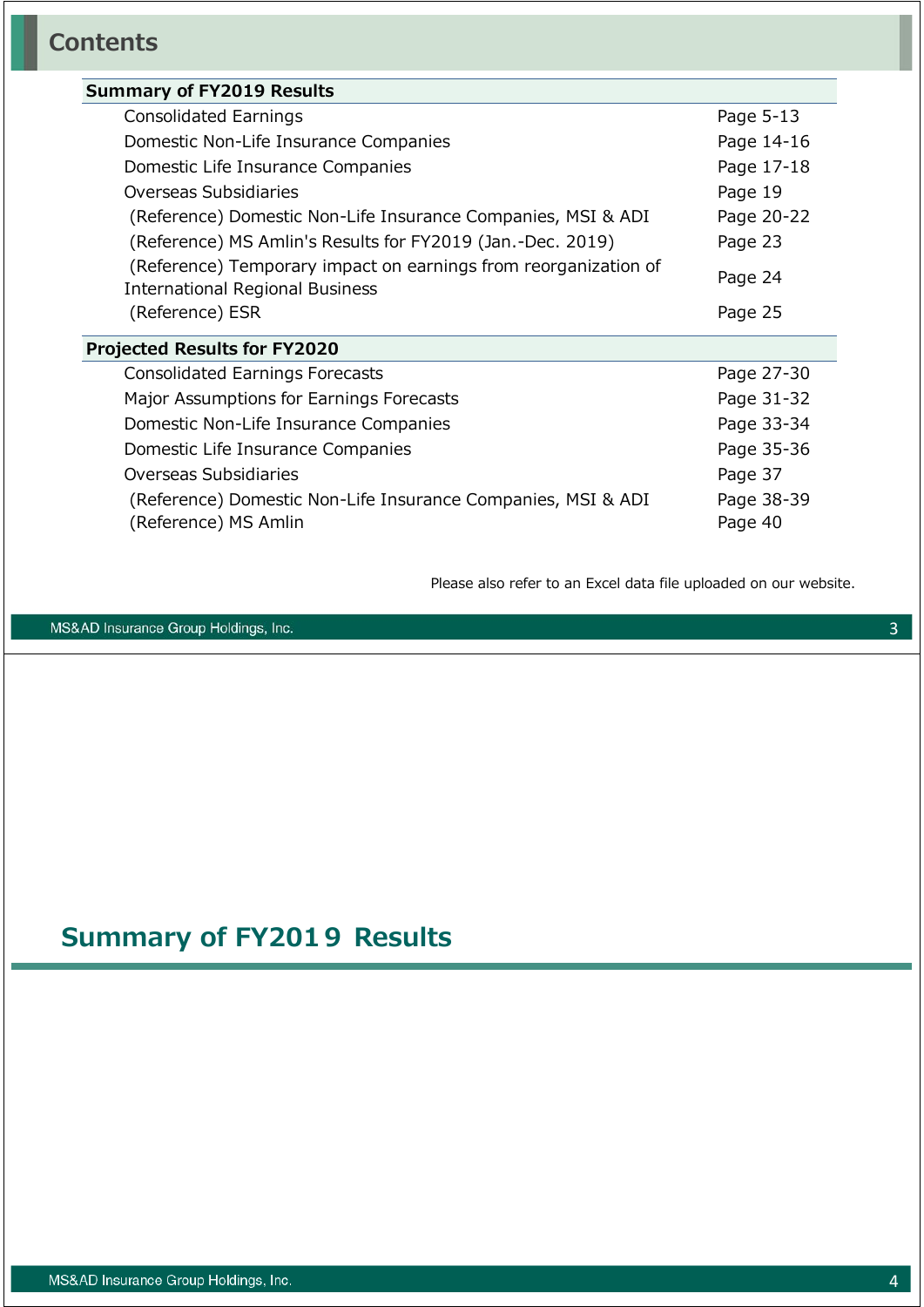# **Consolidated Earnings for FY2019 (1) - Overview (i) (Top line)**

#### **Non-life insurance subsidiaries**

| <u>TYPIT IIIV IIIVULUIVU OUDOIUIUI IVO</u>                                          |                |                |            |         |  |  |
|-------------------------------------------------------------------------------------|----------------|----------------|------------|---------|--|--|
|                                                                                     | FY2018         | FY2019         |            |         |  |  |
|                                                                                     | <b>Results</b> | <b>Results</b> | YoY Change | Growth  |  |  |
| Direct premiums written <sup>*</sup><br>(excl. deposit premiums from policyholders) | 3,684.4        | 3,751.7        | 67.2       | 1.8%    |  |  |
| Net premiums written <sup>*</sup>                                                   | 3,500.4        | 3,573.7        | 73.3       | 2.1%    |  |  |
| Mitsui Sumitomo Insurance                                                           | 1,512.4        | 1,547.9        | 35.4       | 2.3%    |  |  |
| Aioi Nissay Dowa insurance                                                          | 1,233.5        | 1,276.7        | 43.1       | 3.5%    |  |  |
| Mitsui Direct General                                                               | 36.6           | 36.3           | $-0.2$     | $-0.8%$ |  |  |
| Overseas subsidiaries                                                               | 714.6          | 711.9          | $-2.7$     | $-0.4%$ |  |  |
|                                                                                     |                |                |            |         |  |  |

 ※ Direct premiums written and net premiums written exclude Good Result Return Premiums of the "ModoRich" auto insurance product, which contains a special clause related to premium adjustment and refund at maturity, same hereafter.

| Life insurance subsidiaries        |                |                |            | (¥bn)     |
|------------------------------------|----------------|----------------|------------|-----------|
|                                    | FY2018         | FY2019         |            |           |
|                                    | <b>Results</b> | <b>Results</b> | YoY Change | Growth    |
| Gross premiums income <sup>*</sup> | 1,599.9        | 1,393.4        | $-206.5$   | $-12.9%$  |
| MSI Aioi Life                      | 504.2          | 521.2          | 17.0       | 3.4%      |
| MSI Primary Life                   | 1,095.6        | 872.1          | $-223.5$   | $-20.4%$  |
| Life insurance premiums            | 1,286.8        | 943.7          | $-343.1$   | $-26.7\%$ |

※ Gross premiums income is for domestic life insurance subsidiaries only.

#### MS&AD Insurance Group Holdings, Inc.

### Consolidated Earnings for FY2019 - Full Year (1) - Overview (i) (Top Line)

(Non-Life Insurance Subsidiaries: Domestic and Overseas)

- Net premiums written increased by 73.3 billion yen, which was 2.1% growth year-on-year. Net premiums written for domestic non-life insurance subsidiaries increased by 75.9 billion yen. Net premiums written decreased for overseas subsidiaries by 2.7 billion yen, mainly due to the impact of foreign exchange rate with the appreciation of the Japanese Yen against the British Pound (-32.7 billion yen).
- Net premiums written for the two main domestic non-life insurance companies increased by 78.6 billion yen. Despite an increase in reinsurance cost, main reasons for the increase are strong sales on both of retail and company sectors in fire insurance due to the growing needs to prepare for flood and earthquakes in response to frequently natural catastrophe occurred, and strong sales in voluntary automobile insurance due to better compensation offerings and new product with dashboard camera. In addition, Net premium written of casualty insurance increased due to brisk sales of packaged products for small and midsize companies and increase in new and renewed large policies.

(Domestic Life Insurance Subsidiaries)

- ・MSI Aioi Life: Please see slide 17
- ・MSI Primary Life: Please see slide 18

 $(\frac{4}{\pi})$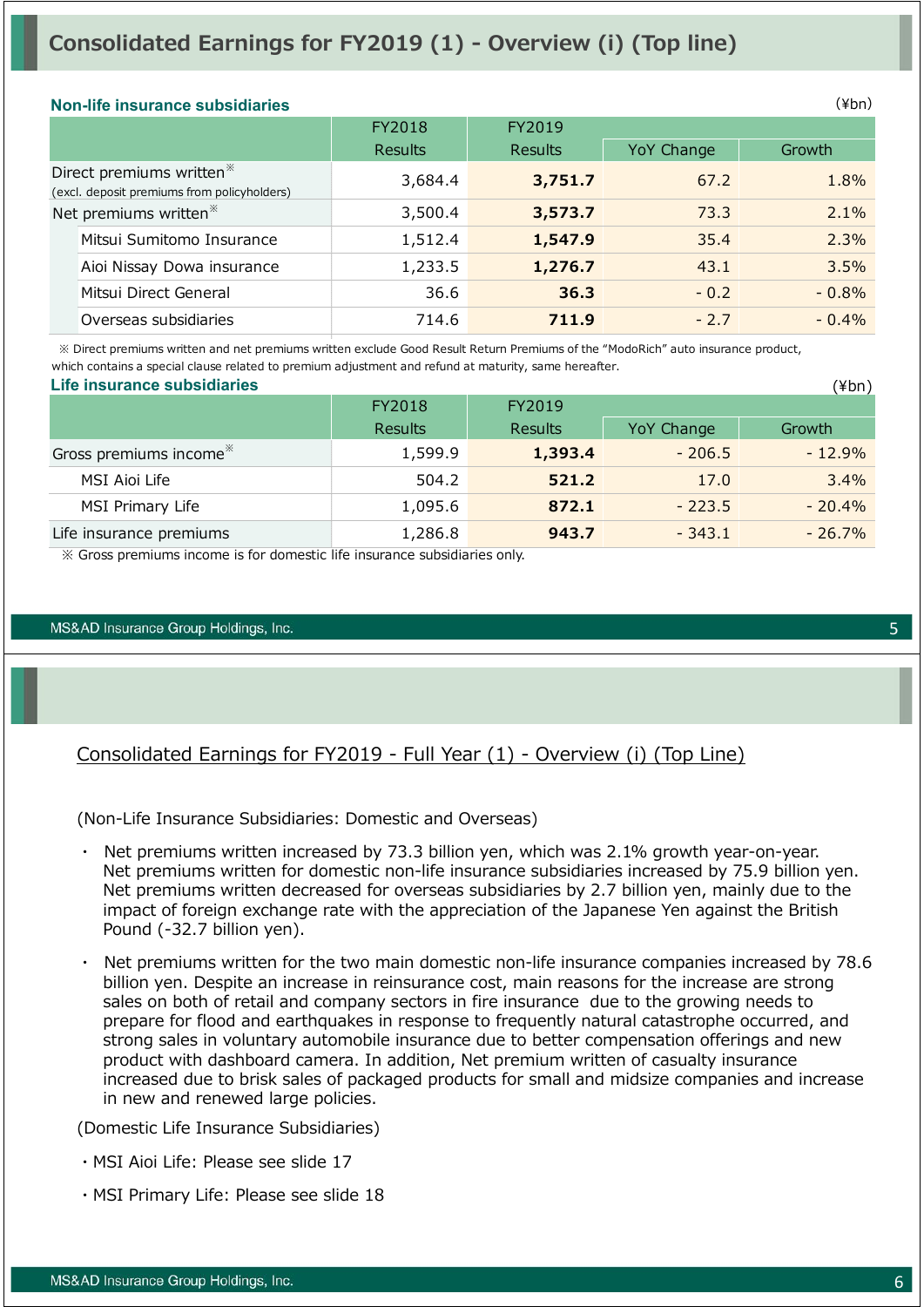# **Consolidated Earnings for FY2019 (1) - Overview (ii) (Bottom line)**

|                                   | FY2018         | FY2019         |            |              |
|-----------------------------------|----------------|----------------|------------|--------------|
|                                   | <b>Results</b> | <b>Results</b> | YoY Change | Change Ratio |
| Ordinary profit/loss              | 290.8          | 157.7          | $-133.1$   | $-45.8%$     |
| Mitsui Sumitomo Insurance         | 226.4          | 89.1           | $-137.3$   | $-60.7%$     |
| Aioi Nissay Dowa Insurance        | 61.3           | 58.6           | $-2.7$     | $-4.5%$      |
| Mitsui Direct General Insurance   | 0.3            | 0.1            | $-0.2$     | $-53.7%$     |
| MSI Aioi Life                     | 19.5           | 18.6           | $-0.8$     | $-4.4%$      |
| <b>MSI Primary Life</b>           | 35.5           | 31.4           | $-4.1$     | $-11.6%$     |
| Overseas subsidiaries             | 22.6           | 50.7           | 28.1       | 124.0%       |
| Consolidation adjustments, others | $-75.1$        | $-91.1$        | $-15.9$    |              |
| Net income/loss <sup>**</sup>     | 192.7          | 143.0          | $-49.6$    | $-25.8%$     |
| Mitsui Sumitomo Insurance         | 171.1          | 94.0           | $-77.0$    | $-45.0%$     |
| Aioi Nissay Dowa Insurance        | 37.3           | 44.7           | 7.4        | 20.0%        |
| Mitsui Direct General Insurance   | 0.2            | 0.1            | $-0.0$     | $-36.1%$     |
| MSI Aioi Life                     | 7.9            | 7.5            | $-0.4$     | $-5.9%$      |
| <b>MSI Primary Life</b>           | 23.3           | 20.3           | $-2.9$     | $-12.8%$     |
| Overseas subsidiaries             | 19.3           | 36.1           | 16.7       | 86.5%        |
| Consolidation adjustments, others | $-66.5$        | $-59.9$        | 6.6        |              |

※ Consolidated net income represents net income attributable to owners of the parent.

Net income of subsidiaries is on an equity stake basis, same hereafter.

#### MS&AD Insurance Group Holdings, Inc.

### Consolidated Earnings for FY2019 - Full Year (1) - Overview (ii) (Bottom Line)

[Net Income]

(Group Consolidated)

・Net income was 143.0 billion yen which was decreased by -49.6 billion yen year-on-year. The domestic non-life insurance business suffered a significant decrease in income due to a decrease in underwriting profits and investment profits. Net income for overseas subsidiaries increased due to MS Amlin becoming profitable.

#### (Domestic Non-Life Subsidiaries)

・Despite a decrease in losses from natural catastrophes, natural catastrophes reserve and a provision of reserve for natural catastrophes liability reserve increased.

-MSI posted 94.0 billion yen in net profit fell by 77.0 billion yen, mainly due to a decrease in gains on sales of strategic equity holdings.

-ADI increased by 7.4 billion yen to 44.7 billion yen due to an increase in gains on sales of strategic equity holdings and a decrease in corporate tax expenses.

・Additional reserves for the future are provided for extraordinary contingency reserves of 35.0 billion yen for the MSI and 18.0 billion yen for the ADI, and for price fluctuation reserves of 15.0 billion yen for MSI and 15.0 billion yen for ADI.

(Domestic Life Insurance Subsidiaries)

・Net income decreased by 0.4 billion yen for MSI Aioi Life. Net income decreased by 2.9 billion yen for MSI Primary Life.

(Overseas Subsidiaries)

Net income increased by 16.7 billion yen due to 21.4 billion yen year on year increase in profits at MS Amlin, in addition, which was due to 2.2 billion yen increase at overseas life subsidiaries.

(¥bn)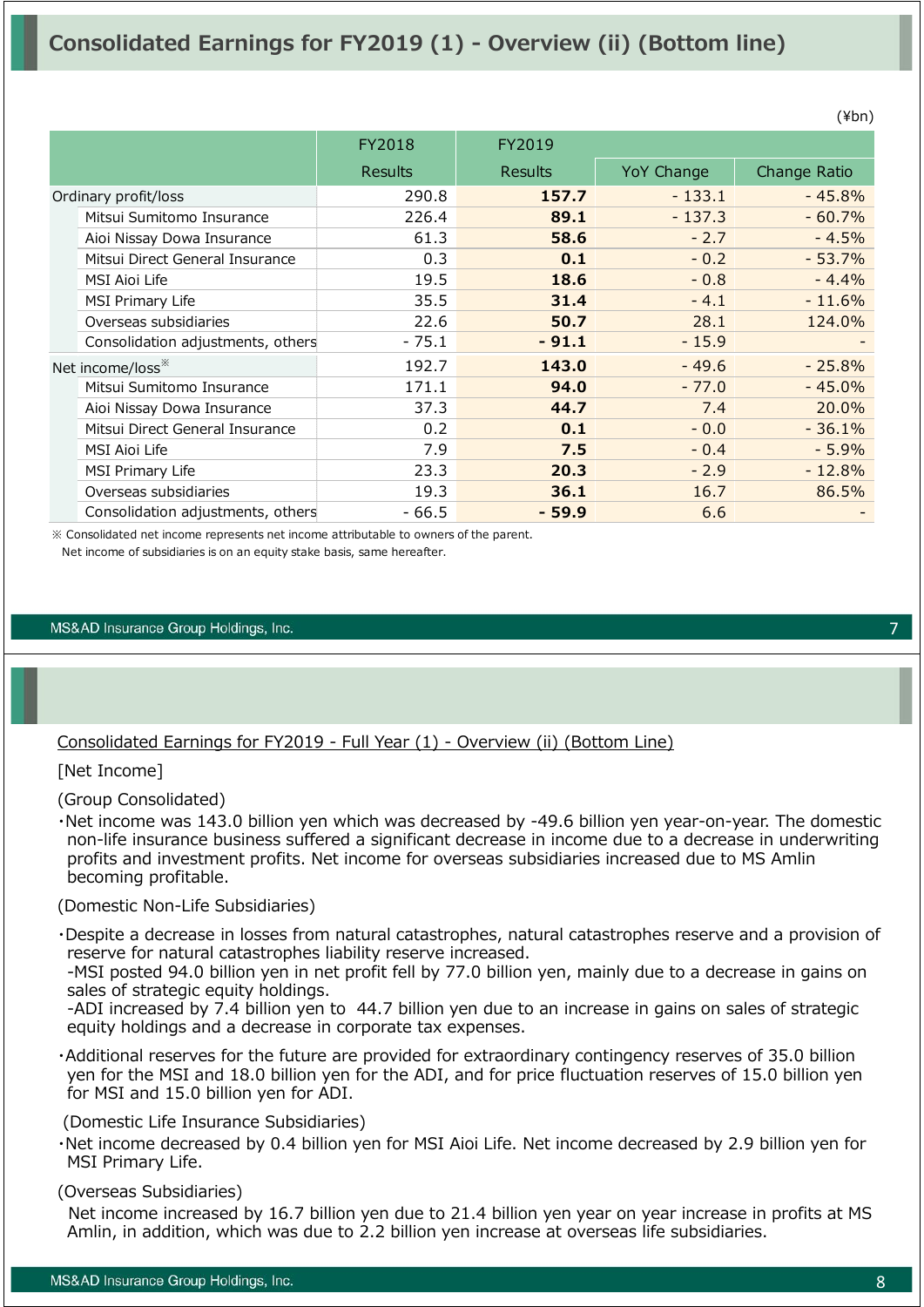# **Consolidated Earnings for FY2019 (2) - Year-on-Year Comparison (i)**

- Net income for the two main domestic non-life insurance companies decreased by 69.5 billion due to (3)natural catastrophe reserve including natural catastrophe liability reserve, (4) business expenses,(5) investment loss and other negative factors, in spite of the positive factors of (2) reduction in incurred loss.
- Consolidated net income decreased by 49.6 billion yen due to (10)the one-time amortization of goodwill of Challenger and loss on sales of the stock of Reassure.





# **Consolidated Earnings for FY2019 (2) – YoY Results Comparison (ii)**

#### **Factors in YoY changes in consolidated net income**

| Factors in YoY changes in consolidated net income<br>$(\frac{\gamma}{\pi})$                                                                                 |      |                          |                          |                   |  |  |  |
|-------------------------------------------------------------------------------------------------------------------------------------------------------------|------|--------------------------|--------------------------|-------------------|--|--|--|
|                                                                                                                                                             |      | FY2018<br><b>Results</b> | FY2019<br><b>Results</b> | <b>Difference</b> |  |  |  |
| Consolidated net income/loss                                                                                                                                |      | 192.7                    | 143.0                    | $-49.6$           |  |  |  |
| Domestic non-life insurance <sup>*1</sup> :<br>Underwriting profit/loss (excl. residential<br>earthquake and CALI (compulsory auto<br>liability insurance)) |      | 62.8                     | 8.4                      | $-54.4$           |  |  |  |
| Earned premiums and others                                                                                                                                  | (1)  | 2,390.7                  | 2,428.1                  | 37.3              |  |  |  |
| Incurred losses (incl. loss<br>adjustment expenses)                                                                                                         | (2)  | $-1,590.1$               | $-1,499.1$               | 90.9              |  |  |  |
| Provision/reversal of catastrophe<br>reserve                                                                                                                | (3)  | 79.8                     | $-33.3$                  | $-113.2$          |  |  |  |
| Underwiting expenses and others <sup>32</sup>                                                                                                               | (4)  | $-817.5$                 | $-887.1$                 | $-69.5$           |  |  |  |
| Investment profit/loss and others                                                                                                                           | (5)  | 224.9                    | 139.2                    | $-85.7$           |  |  |  |
| Others (extraordinary loss, taxes, etc.)                                                                                                                    | (6)  | $-79.4$                  | $-8.8$                   | 70.5              |  |  |  |
| Domestic non-life insurance: Total                                                                                                                          | (7)  | 208.4                    | 138.8                    | $-69.5$           |  |  |  |
| Domestic life insurance subsidiaries                                                                                                                        | (8)  | 31.2                     | 27.8                     | $-3.4$            |  |  |  |
| Overseas subsidiaries                                                                                                                                       | (9)  | 19.3                     | 36.1                     | 16.7              |  |  |  |
| Consolidation adjustments and others                                                                                                                        | (10) | $-66.3$                  | $-59.7$                  | 6.5               |  |  |  |

※<sup>1</sup> Figures for domestic non-life insurance are the simple sum of MSI and ADI.

※2 "Earned premiums and others" include expenses.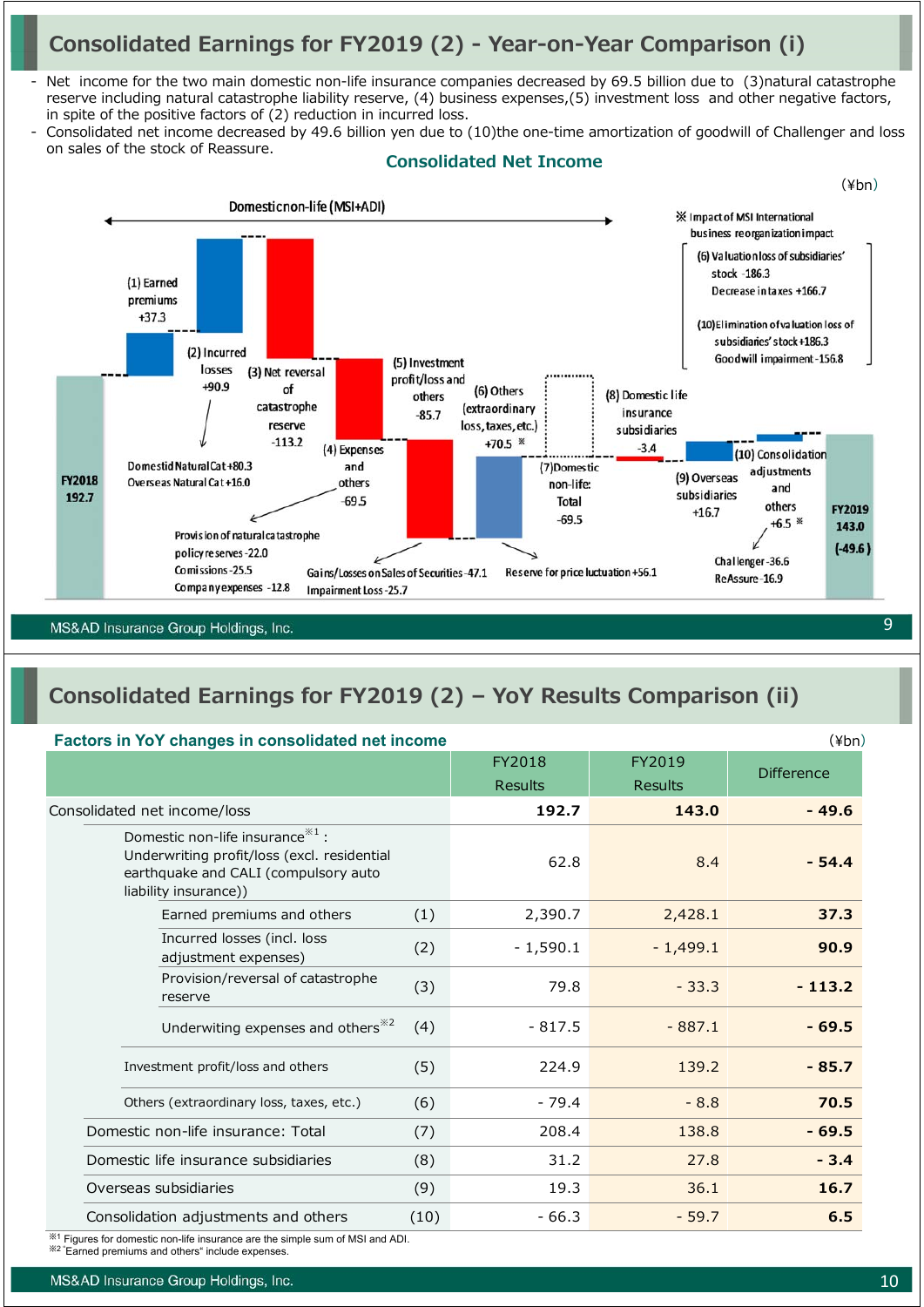# **Consolidated Earnings for FY2019(3) – Group Adjusted Profit**

- Group Adjusted Profit increased by 43.3 billion year-on-year mainly due to an increase in the positive results of international business.

|                                                                    | FY2018  | FY2019         |                   |
|--------------------------------------------------------------------|---------|----------------|-------------------|
|                                                                    | Results | <b>Results</b> | YoY Change        |
| Group Adjusted Profit <sup>*1</sup>                                | 189.8   | 233.1          | 43.3              |
| Domestic non-life insurance business                               | 146.9   | 119.5          | $-27.4$           |
| Domestic life insurance business                                   | 31.6    | 29.7           | $-1.9$            |
| International business                                             | 5.4     | 49.4           | 44.0              |
| Financial services business and risk-<br>related services business | 5.8     | 4.8            | $-1.0$            |
| Others $*2$                                                        |         | 29.6           | 29.6              |
| Group Adjusted ROE <sup>*1</sup>                                   | 6.1%    | 8.0%           | 1.9 <sub>pp</sub> |

※<sup>1</sup> For the definition of Group Adjusted Profit and Group Adjusted ROE please refer to the last page.

※<sup>2</sup> Including net decrease in income taxes paid during the fiscal year due to the effects of reorganization of the international business of MSI



※<sup>3</sup> "+" in case of provision, "-" in case of reversal

※<sup>4</sup> Amortization of goodwill and others: -222.4 billion yen,

Extraordinary income/loss excluding reserves for price fluctuation, etc.: 128.7 billion yen (including reduction of tax expense 137.1 with the reorganization of the international business of MSI.

#### MS&AD Insurance Group Holdings, Inc.

11

# **Consolidated Earnings for FY2019(4) – Impact of Natural Catastrophes FY2019 (Domestic and Overseas)**

- Incurred losses of domestic natural catastrophes decreased by 80.3 billion yen year-on-year to 130.5 billion yen due to the large impact of Typhoon "Jebi" (No. 21) happened in the previous year.
- Incurred losses of overseas natural catastrophes decreased by 54.6 billion yen year-on-year to 19.7 billion yen due to the multiple powerful hurricanes and wildfires in California happened in the previous year.

| <b>Impact of domestic natural catastorphe</b> |                |                      | (¥bn)             | (Reference)              | (¥bn)                  |
|-----------------------------------------------|----------------|----------------------|-------------------|--------------------------|------------------------|
|                                               |                | <b>Incuured Loss</b> |                   |                          | FY2019                 |
|                                               | FY2018         | FY2019               |                   |                          | <b>Estimated final</b> |
|                                               | <b>Results</b> | <b>Results</b>       | <b>YoY Change</b> | Typhoon "Faxai" (No.15)  | 193.4                  |
| Mitsui Sumitomo Insurance                     | 108.9          | 71.1                 | $-37.8$           | Typhoon "Hagibis"(No.19) | 263.4                  |
| Aioi Nissay Dowa Insurance                    | 101.8          | 59.4                 | $-42.4$           | Other                    | 45.1                   |
| Total                                         | 210.8          | 130.5                | $-80.3$           | Total<br>(¥bn)           | 502.0                  |

#### **Balance of natural catastrophe reserve**

|                            | End of FY2018<br>balance | Reversal | Provision | Additional<br>Provision | End of FY2019<br><b>Balance</b> |
|----------------------------|--------------------------|----------|-----------|-------------------------|---------------------------------|
| Mitsui Sumitomo Insurance  | 89.0                     | 52.4     | 63.2      | 35.0                    | 99.8                            |
| Aioi Nissay Dowa Insurance | 74.9                     | 42.5     | 53.4      | 18.0                    | 85.8                            |
| Total                      | 163.9                    | 94.9     | 116.6     | 53.0                    | 185.7                           |

| Impact of overseas natural catastrophes* | (¥bn)   |         |                   |
|------------------------------------------|---------|---------|-------------------|
|                                          |         |         |                   |
|                                          | FY2018  | FY2019  |                   |
|                                          | Results | Results | <b>YoY Change</b> |
| Aioi Nissay Dowa Insurance               | 24.5    | 8.4     | $-16.0$           |
| MS Amlin                                 | 49.9    | 11.2    | $-38.6$           |
| Total                                    | 74.4    | 19.7    | $-54.6$           |

※Overseas natural catastrophes for the above two companies only

MS&AD Insurance Group Holdings, Inc.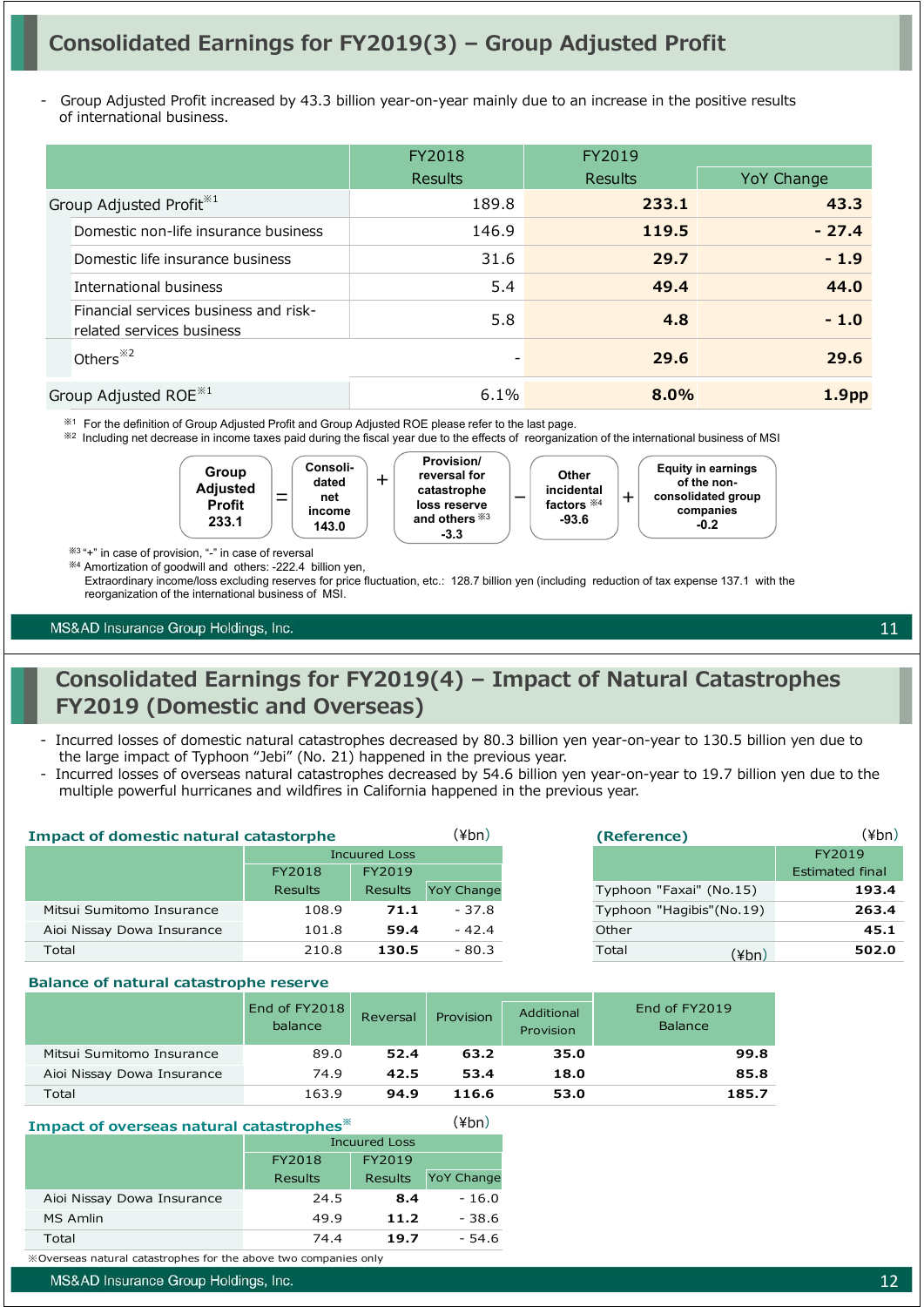# **Consolidated Earnings for FY2019(5) – Impact of the novel coronavirus disease (COVID-19)**

- Despite the spread of COVID-19 infection did not have a significant impact on insurance underwriting profits, it did have an impact on asset management and overseas business investments due to a sharp decline in global stock prices.
- In particular, the effects on (1) loss on valuation of domestic listed stocks, (2) one-time amortization of goodwill, and (3) reserve for loss on sale of stocks of affiliated companies were significant.
- Net income was lower than expected due to the main factors (2) and (3) (Total 53.5 billion yen).

| Major Impact due to sharp decline in the                                                |                        |    |
|-----------------------------------------------------------------------------------------|------------------------|----|
| domestic and overseas stock market                                                      | $(\frac{\gamma}{\pi})$ |    |
|                                                                                         | FY2019                 |    |
| Loss on devaluation of domestic listed stocks                                           | 31.8                   | X. |
| One-time amortization (Challenger)                                                      | 36.6                   |    |
| Reserve for losses on sales of investments in<br>subsidiaries and affiliates (Reassure) | 16.9                   |    |

※ 27.5 billion yen occurred in the 3rd quarter of the fiscal year.

| (¥bn)<br>(Reference) Loss on devaluation of securities |                           |      |      |      |                          |                   |  |
|--------------------------------------------------------|---------------------------|------|------|------|--------------------------|-------------------|--|
|                                                        | <b>MS&amp;AD Holdings</b> |      | MSI  | ADI  | Other                    | Purchase          |  |
|                                                        |                           | YoY  |      |      |                          | <b>Difference</b> |  |
| Loss on devaluation of securities                      | 39.6                      | 30.5 | 20.8 | 11.0 | 3.9                      | 3.7               |  |
| with which<br>domestic listed stock                    | 31.8                      | 25.0 | 17.5 | 10.5 | $\overline{\phantom{0}}$ | 3.7               |  |

#### MS&AD Insurance Group Holdings, Inc.

### **Domestic Non-Life Insurance Companies (1) – MSI & ADI Results for FY2019 (i)**

- Underwriting profit (prior to reflecting catastrophe reserve) increased by 58.7 billion yen mainly due to decrease in natural catastrophes losses.

|                                                  |                   |                                       |                   |                                 | $(1 + U)$              |
|--------------------------------------------------|-------------------|---------------------------------------|-------------------|---------------------------------|------------------------|
|                                                  |                   |                                       |                   |                                 | ADI (Non-Consolidated) |
|                                                  | <b>YoY Change</b> |                                       | YoY Change        |                                 | YoY Change             |
| 2,824.7                                          | 78.6              | 1,547.9                               | 35.4              | 1,276.7                         | 43.1                   |
| 2,428.1                                          | 37.3              | 1,342.7                               | 15.5              | 1,085.3                         | 21.8                   |
| 1,499.1                                          | $-90.9$           | 830.1                                 | $-27.0$           | 669.0                           | $-63.9$                |
| 858.9                                            | 38.4              | 460.8                                 | 17.4              | 398.1                           | 20.9                   |
| 513.6                                            | 25.5              | 270.6                                 | 12.5              | 242.9                           | 12.9                   |
| 345.3                                            | 12.8              | 190.2                                 | 4.9               | 155.1                           | 7.9                    |
| 41.8                                             | 58.7              | 29.6                                  | 4.5               | 12.2                            | 54.2                   |
| $-33.3$                                          | $-113.2$          | $-22.2$                               | $-44.5$           | $-11.0$                         | $-68.6$                |
| Underwriting profit/loss after reflecting<br>8.4 | $-54.4$           | 7.3                                   | $-39.9$           | 1.1                             | $-14.4$                |
|                                                  | - 4.8pp           |                                       | $-2.8pp$          | 61.6%                           | $-7.3pp$               |
|                                                  | $-4.2pp$          | 63.3%                                 | $-2.9pp$          | 62.0%                           | $-5.8pp$               |
|                                                  | 0.6 <sub>pp</sub> | 32.0%                                 | 0.5 <sub>pp</sub> | 34.5%                           | 0.7 <sub>pp</sub>      |
| 95.8%                                            | $-3.6pp$          | 95.3%                                 | $-2.4$ pp         | 96.5%                           | - 5.1pp                |
|                                                  |                   | Simple Sum<br>61.7%<br>62.7%<br>33.1% |                   | MSI (Non-Consolidated)<br>61.8% |                        |

<sup>※1</sup> All lines ※2 Excluding residential earthquake and CALI (compulsory auto liability insurance)

 $(yhn)$ 

<sup>※</sup> Excluding Good Result Return Premiums of the "ModoRich" auto insurance product

<sup>※ &</sup>quot;Earned premiums" are calculated with adjustments including unearned premiums (excl. natural catastrophe policy reserves) and reserve funds.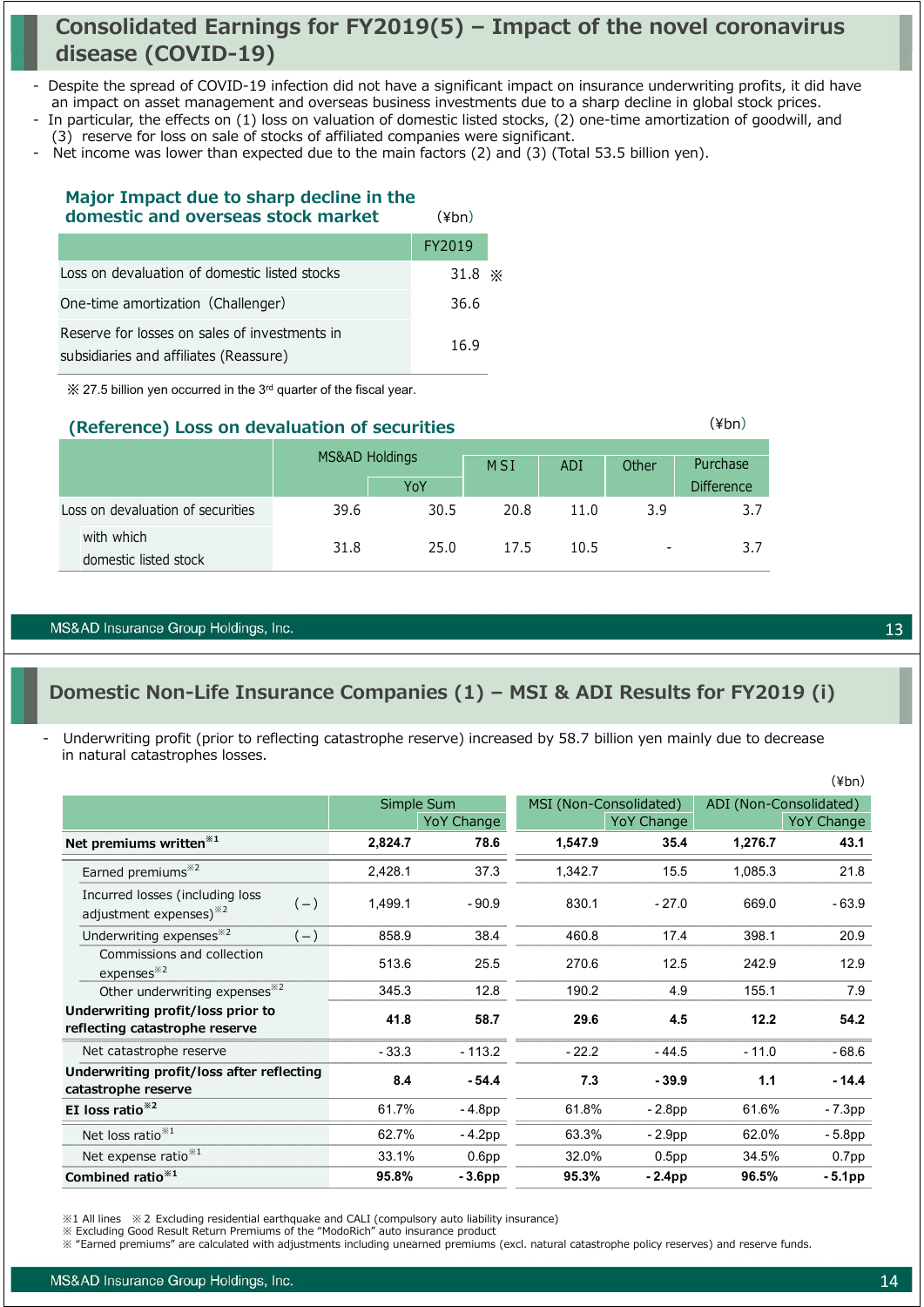# **Domestic Non-Life Insurance Companies (1) – MSI & ADI Results for FY2019 (ii)**

Investment profit decreased due to a decrease in gain on sale of securities and other reasons.

- MSI recorded losses on devaluation of investments in subsidiaries and affiliates (eliminated in consolidated financial statements) and on reversal of price fluctuation reserve in extraordinary profit/loss.

(¥bn) - ADI increased net income due to a decrease in income tax despite income before taxes decreased.

|                                                                | Simple Sum  |                   |          | MSI (Non-Consolidated) |         | ADI (Non-Consolidated) |
|----------------------------------------------------------------|-------------|-------------------|----------|------------------------|---------|------------------------|
|                                                                |             | <b>YoY Change</b> |          | <b>YoY Change</b>      |         | <b>YoY Change</b>      |
| Underwriting profit/loss                                       | 8.4         | - 54.4            | 7.3      | $-39.9$                | 1.1     | $-14.4$                |
| Net interest and dividends income                              | 116.0       | $-5.2$            | 71.8     | $-9.8$                 | 44.2    | 4.6                    |
| Gains/losses on sales of securities                            | 85.9        | $-47.1$           | 53.8     | $-62.2$                | 32.0    | 15.0                   |
| Impairment losses on securities (-)                            | 31.9        | 25.7              | 20.8     | 16.8                   | 11.0    | 8.9                    |
| Investment profit/loss and other<br>ordinary profit/loss       | 139.2       | $-85.7$           | 81.7     | $-97.3$                | 57.4    | 11.6                   |
| Ordinary profit/loss                                           | 147.7       | $-140.1$          | 89.1     | - 137.3                | 58.6    | - 2.7                  |
| <b>Extraordinary income/loss</b>                               | $-146.3$    | $-129.4$          | $-128.1$ | $-124.9$               | $-18.2$ | - 4.4                  |
| (Reversal of price fluctuation reverse)                        | 40.2        | 56.1              | 56.9     | 61.1                   | $-16.7$ | $-5.0$                 |
| (Devaluation of investments in subsidiaries<br>and affiliates) | $-186.3$    | - 186.3           | - 186.3  | $-186.3$               |         |                        |
| Income before taxes                                            | 1.3         | $-269.6$          | $-38.9$  | $-262.3$               | 40.3    | $-7.2$                 |
| <b>Taxes and others</b>                                        | $-137.4$    | $-200.0$          | $-133.0$ | $-185.3$               | $-4.4$  | $-14.7$                |
| Net income/loss                                                | 138.8       | $-69.5$           | 94.0     | $-77.0$                | 44.7    | 7.4                    |
|                                                                | $MSI + ADI$ |                   |          |                        |         |                        |
|                                                                |             | YoY Change        |          |                        |         |                        |
| <reference> Sales of strategic</reference>                     | 111.8       | - 24.8            |          |                        |         |                        |

MS&AD Insurance Group Holdings, Inc.

equity holdings

### 15

### **Domestic Non-Life Insurance Companies FY2019 (2) - Voluntary Auto Insurance**

- The cumulative number of accidents decreased by 5.7% year-on-year due to little snowfalls and drop in traffic volume due to COVID 19.
- E/I loss ratio decreased by 0.9 points year-on-year to 58.8%. This is due to decrease in number of accidents, although arise in the payout per claim continued.



Apr. May Jun. Jul. Aug. Sep. Oct. Nov, Dec. Jan. Feb. Mar.

| <domestic basis="" sales=""></domestic>               | No. of contracts          | Insurance premium<br>unit price | Insurance<br>premium                           | <domestic basis="" sales=""></domestic>               | No. of contracts          | Insurano<br>uni |
|-------------------------------------------------------|---------------------------|---------------------------------|------------------------------------------------|-------------------------------------------------------|---------------------------|-----------------|
| Factors of increase/decrease<br>in insurance premiums | $+0.5%$                   | $+1.6%$                         | $+2.2%$                                        | Factors of increase/decrease<br>in insurance premiums | $+0.3%$                   |                 |
| $<$ Domestic $>$                                      | Property damage liability |                                 | Vehicle damage<br>(Excl. natural catastrophes) | $<$ Domestic $>$                                      | Property damage liability |                 |
| Changes in average<br>payout per claim                | $+2.7%$                   |                                 | $+5.1%$                                        | Changes in average<br>payout per claim                | $+3.3%$                   |                 |



#### **Mitsui Sumitomo Insurance Mitsui Sumitomo Insurance Aioi Nissay Dowa Insurance**

| ntracts  | Insurance premium<br>unit price | Insurance<br>premium                           | <domestic basis="" sales=""></domestic>               | No. of contracts          | Insurance premium<br>unit price |        | Insurance<br>premium                           |
|----------|---------------------------------|------------------------------------------------|-------------------------------------------------------|---------------------------|---------------------------------|--------|------------------------------------------------|
| $-0.5\%$ | $+1.6%$                         | $+2.2%$                                        | Factors of increase/decrease<br>in insurance premiums | $+0.3%$                   |                                 | $+26%$ | $+2.9%$                                        |
|          | damage liability                | Vehicle damage<br>(Excl. natural catastrophes) | $<$ Domestic $>$                                      | Property damage liability |                                 |        | Vehicle damage<br>(Excl. natural catastrophes) |
| +2.7%    |                                 | $+5.1%$                                        | Changes in average<br>payout per claim                | $+3.3%$                   |                                 |        | $+2.9%$                                        |

※ All figures for factors of increase/decrease in insurance premiums are based on sales results (April to March) year on year. ※Changes in the average payout per claim show the changes in the average payout per claim over one year period of fiscal year of 2020 and 2019. ※Calculation of the EI loss ratio covers the period of April-March each year.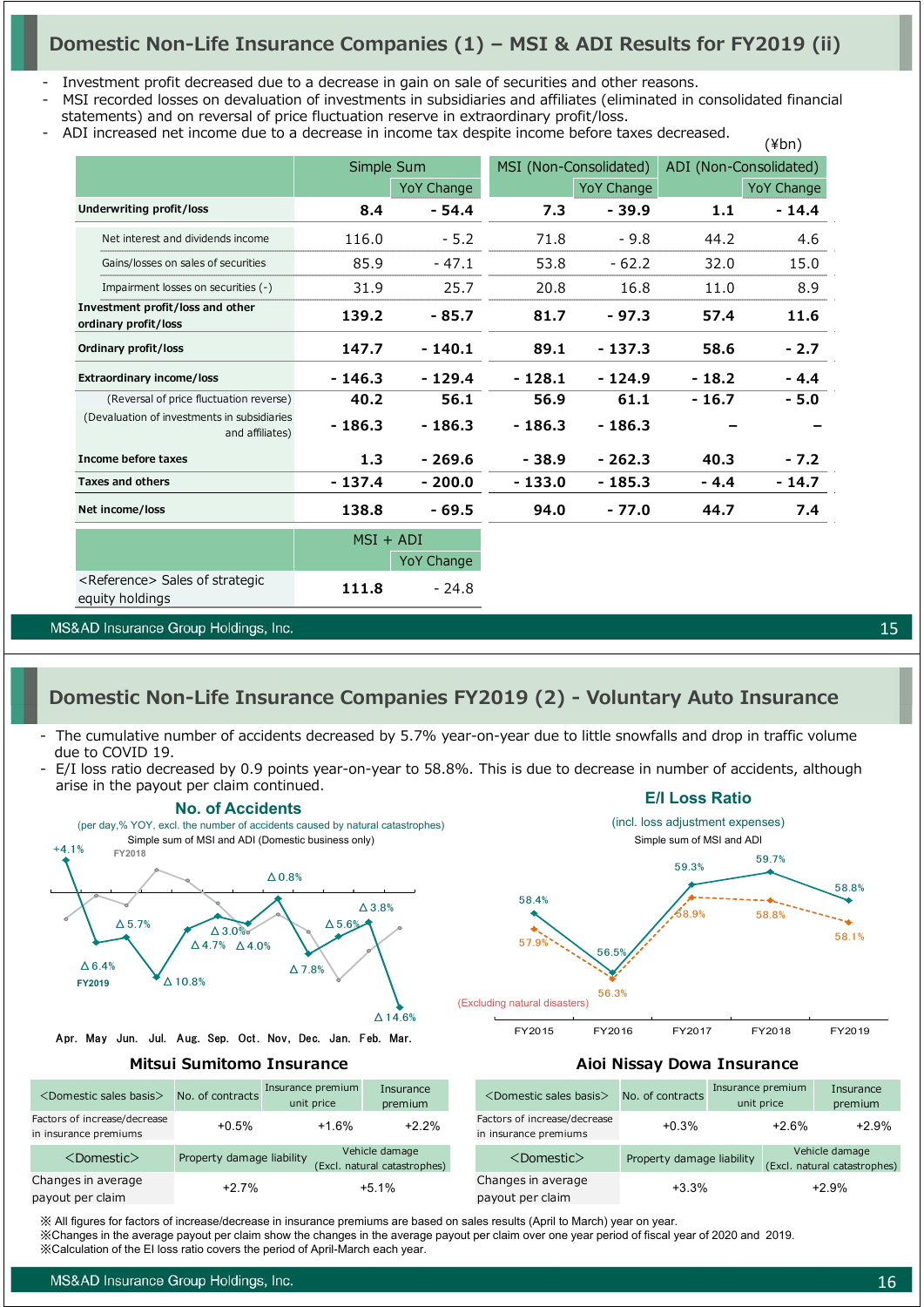# **Domestic Life Insurance / MSI Aioi Life - Results for FY2019**

- Amount of new policies decreased mainly due to rebound from strong sales of income guarantee insurance in previous fiscal year and the suspension of sales or products for corporate customers.

- Gross premiums income increased by ¥17.0 billion due to the transition of third sector long-term policies from MSI and ADI. - Net income decreased by 0.4 billion yen year-on-year to 7.5 billion yen.
- 

| <b>MSI Aioi Life</b> |  |
|----------------------|--|
|                      |  |

|                                                                   | FY2018         | FY2019   |            |              |
|-------------------------------------------------------------------|----------------|----------|------------|--------------|
|                                                                   | <b>Results</b> | Results  | YoY Change | Change Ratio |
| Amount of new policies <sup>*1</sup>                              | 3,114.5        | 2,068.4  | $-1,046.0$ | $-33.6%$     |
| Annualized premiums of new<br>policies                            | 51.1           | 29.3     | $-21.7$    | $-42.6%$     |
| of which, third sector insurance                                  | 17.7           | 19.2     | 1.5        | 8.7%         |
| Amount of policies in force <sup>*1</sup>                         | 24,533.1       | 24,458.0 | $-75.1$    | $-0.3%$      |
| Annualized premiums of policies in<br>force                       | 431.5          | 448.1    | 16.6       | 3.8%         |
| of which, third sector insurance                                  | 107.8          | 138.1    | 30.2       | 28.1%        |
| Gross premiums income                                             | 504.2          | 521.2    | 17.0       | 3.4%         |
| Ordinary profit/loss                                              | 19.5           | 18.6     | $-0.8$     | $-4.4%$      |
| Extraordinary income/loss                                         | $-1.1$         | $-0.9$   | 0.1        |              |
| Net income/loss                                                   | 7.9            | 7.5      | $-0.4$     | $-5.9%$      |
| Core profit                                                       | 15.5           | 13.6     | $-1.9$     | $-12.6%$     |
| <b>EEV</b>                                                        | 819.4          | 890.2    | 70.7       |              |
| Net worth                                                         | 515.4          | 506.1    | $-9.2$     |              |
| Value of in-force policies                                        | 304.0          | 384.0    | 79.9       |              |
| of which, value of new policies                                   | 65.7           | 49.4     | $-16.2$    |              |
| *1 Total sum of personal insurance and personal annuity insurance |                |          |            |              |

MS&AD Insurance Group Holdings, Inc.

# **Domestic Life Insurance / MSI Primary Life - Results for FY2019**

Gross premiums decreased by 223.5 billion yen due to a decline in sales of fixed policies due to lower foreign interest rates.

- Net income decreased by ¥2.9 billion to ¥20.3 billion.

| <b>MSI Primary Life</b>                   |                |                |                   | $(\nPsi b n)$ |
|-------------------------------------------|----------------|----------------|-------------------|---------------|
|                                           | <b>Results</b> | <b>Results</b> | <b>YoY Change</b> | Change Ratio  |
| Amount of new policies <sup>*1</sup>      | 1,118.2        | 882.7          | $-235.5$          | $-21.1%$      |
| Amount of policies in force <sup>*1</sup> | 6,678.5        | 6,514.0        | $-164.4$          | $-2.5%$       |
| Gross premiums income                     | 1,095.6        | 872.1          | $-223.5$          | $-20.4\%$     |
| Ordinary profit/loss                      | 35.5           | 31.4           | $-4.1$            | $-11.6%$      |
| Extraordinary income/loss                 | $-3.5$         | $-3.5$         |                   |               |
| Net income/loss                           | 23.3           | 20.3           | $-2.9$            | $-12.9%$      |

| Impact of interest rates and foreign exchange rates | (¥bn)   |                |
|-----------------------------------------------------|---------|----------------|
|                                                     | FY2018  | FY2019         |
|                                                     | Results | <b>Results</b> |
| Impact of interest rates                            | 0.9     | - 9.6          |
| Impact of foreign exchange rates                    | $-2.5$  | $-1.5$         |
| Total                                               | $-1.5$  | $-11.2$        |

(¥bn)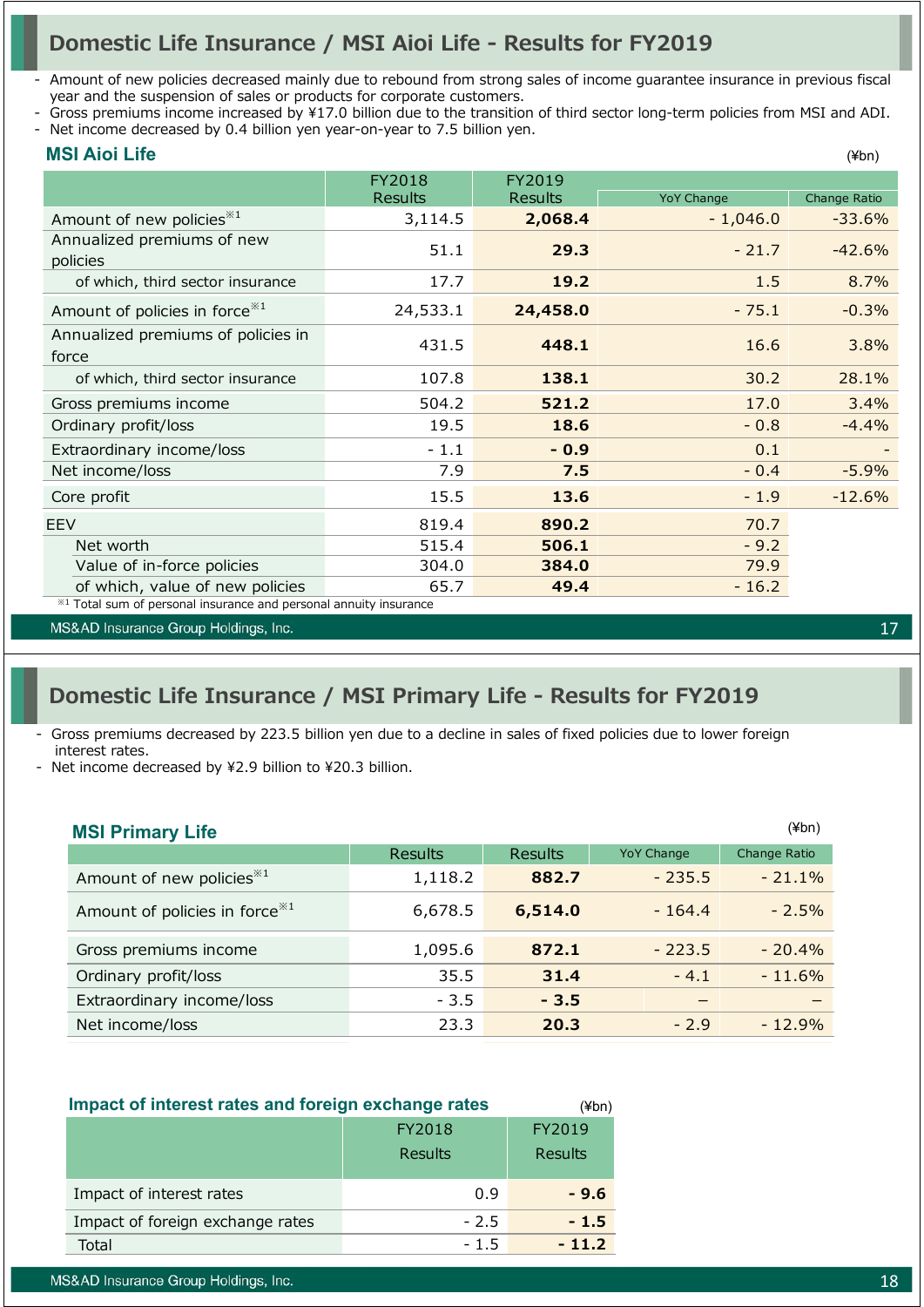# **Overseas Subsidiaries - Results for FY2019**

Net premiums written decreased by 2.7 billion yen mainly due to the impact of foreign exchange, but excluding the impact of foreign exchange, it increased by 30.0 billion yen, 4.2% year on year.

Net income increased by 16.7 billion yen. MS Amlin posted a profit of 21.4 billion yen on strong asset management.

Asia business posted a net profit of 0.9 billion yen, excluding a gain on the sale of real estate, posted in the previous year.

### **Overseas subsidiaries**

|                               | FY2018<br><b>Results</b> | FY2019<br>Results | <b>YoY Change</b> | Change ratio |
|-------------------------------|--------------------------|-------------------|-------------------|--------------|
| Net premiums written          | 714.6                    | 711.9             | $-2.7$            | $-0.4%$      |
| Asia                          | 184.0                    | 179.6             | $-4.3$            | $-2.4%$      |
| Europe                        | 486.0                    | 487.9             | 1.9               | 0.4%         |
| (of which, MS Amlin)          | 447.7                    | 449.1             | 1.3               | 0.3%         |
| Americas                      | 44.5                     | 44.2              | $-0.3$            | $-0.7%$      |
| Net income/loss               | 19.3                     | 36.1              | 16.7              | 86.5%        |
| Asia                          | 26.1                     | 17.8              | $-8.2$            | $-31.6%$     |
| Europe                        | $-19.0$                  | 4.8               | 23.8              |              |
| (of which, MS Amlin)          | $-13.7$                  | 7.6               | 21.4              |              |
| Americas                      | 4.0                      | 2.9               | $-1.0$            | $-26.3%$     |
| International Life Insurance* | 8.2                      | 10.4              | 2.2               | 27.3%        |

#### MS&AD Insurance Group Holdings, Inc.

# **<Reference> Domestic Non-Life Insurance Companies – MSI & ADI Results for FY2019(1)**

### **Net premiums written** (¥bn)

|                                                         | Simple Sum |          |         | MSI (Non-Consolidated)   | ADI (Non-Consolidated) |          |  |  |
|---------------------------------------------------------|------------|----------|---------|--------------------------|------------------------|----------|--|--|
|                                                         | Results    | Growth   |         | <b>Results</b><br>Growth |                        | Growth   |  |  |
| Fire and allied                                         | 405.2      | 5.9%     | 206.0   | 3.6%                     | 199.2                  | 8.4%     |  |  |
| Marine                                                  | 69.1       | $-1.8\%$ | 61.9    | $-0.6%$                  | 7.2                    | $-10.8%$ |  |  |
| Personal accident                                       | 203.5      | $-5.4%$  | 146.6   | $-3.1%$                  | 56.9                   | $-11.0%$ |  |  |
| Voluntary automobile                                    | 1,383.4    | 3.1%     | 670.3   | 2.0%                     | 713.0                  | 4.1%     |  |  |
| CALI                                                    | 346.7      | 2.8%     | 183.8   | 3.2%                     | 162.8                  | 2.3%     |  |  |
| Other                                                   | 416.4      | 4.6%     | 279.0   | 5.4%                     | 137.4                  | 3.2%     |  |  |
| Total                                                   | 2,824.7    | 2.9%     | 1,547.9 | 2.3%                     | 1,276.7                | 3.5%     |  |  |
| Total excluding<br>residential EQ<br>insurance and CALI | 2,477.3    | 2.9%     | 1,363.7 | 2.2%                     | 1,113.6                | 3.7%     |  |  |

※ Base after deduction of automobile insurance "Modrich" refundable premiums.

19

(¥bn)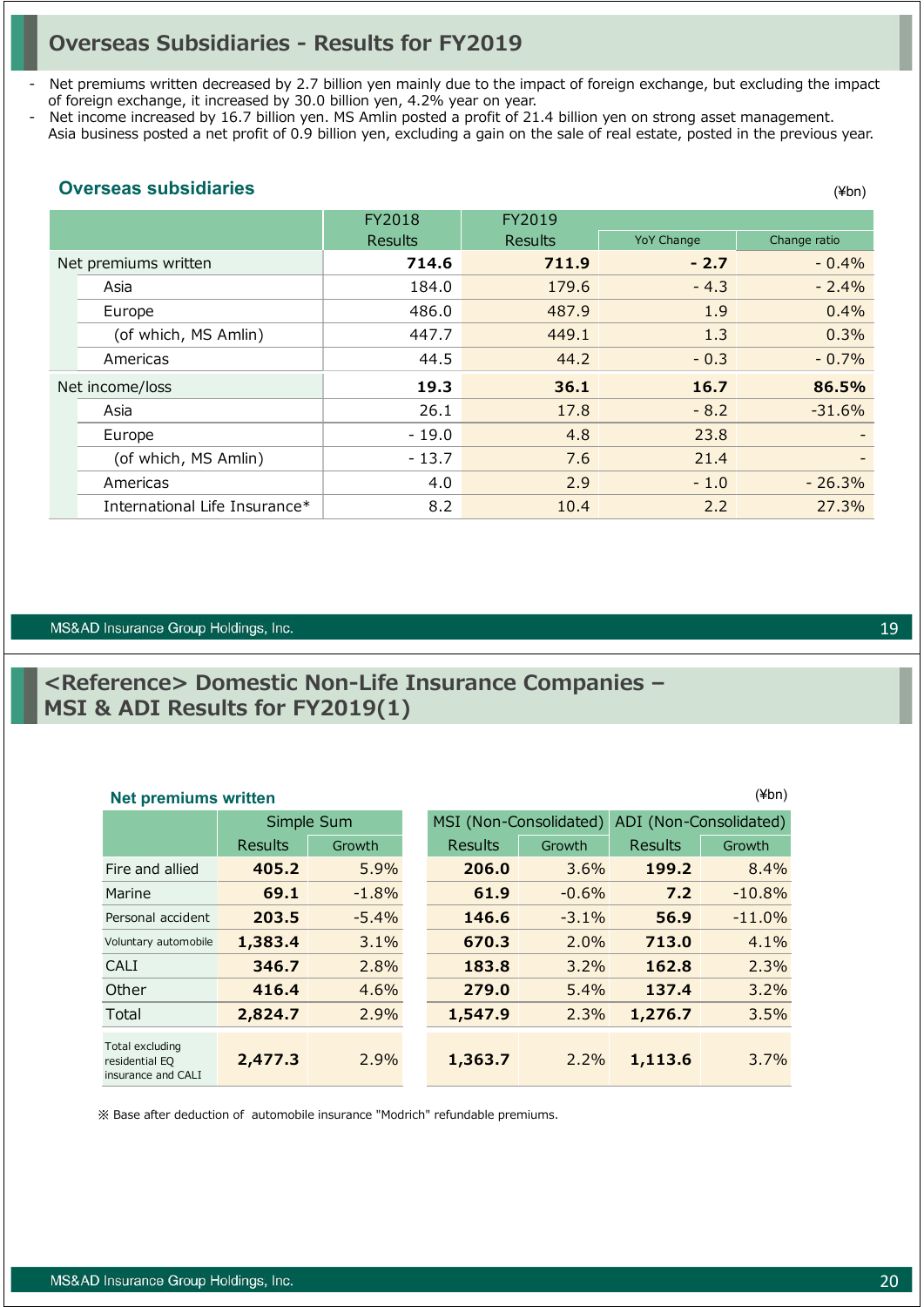#### **EI loss ratio (Simple sum)**

|                                                           | <b>FI</b> Loss Ratio |                              |                   |  | EI Loss Ratio<br>(excl. impact of nat. cat.) |                |                   |  |
|-----------------------------------------------------------|----------------------|------------------------------|-------------------|--|----------------------------------------------|----------------|-------------------|--|
|                                                           | FY2018               | FY2019                       |                   |  | <b>FY2018</b>                                | <b>FY2019</b>  |                   |  |
|                                                           | Results              | Results<br><b>YoY Change</b> |                   |  | Results                                      | <b>Results</b> | <b>YoY Change</b> |  |
| Fire and allied (excl.<br>residential EQ)                 | 111.9%               | 78.4%                        | $-33.5pp$         |  | 56.6%                                        | 51.2%          | $-5.4$ pp         |  |
| Marine                                                    | 60.9%                | 58.6%                        | $-2.3pp$          |  | 58.7%                                        | 56.6%          | $-2.1$ pp         |  |
| Personal accident                                         | 51.2%                | 53.4%                        | 2.2 <sub>pp</sub> |  | 51.1%                                        | 53.4%          | 2.3 <sub>pp</sub> |  |
| Voluntary automobile                                      | 59.7%                | 58.8%                        | $-0.9pp$          |  | 58.8%                                        | 58.1%          | $-0.7$ pp         |  |
| Other                                                     | 55.2%                | 61.0%                        | 5.8pp             |  | 52.0%                                        | 58.6%          | 6.6pp             |  |
| Total (excluding<br>residential EQ insurance<br>and CALI) | 66.5%                | 61.7%                        | $-4.8pp$          |  | 56.7%                                        | 56.7%          | 0.0 <sub>pp</sub> |  |

※ Base after deduction of automobile insurance "Modrich" refundable premiums.

 $\%$  Incurred losses = Net loss paid + loss adjustment expenses + movement in outstanding claims

※ Earned premiums, a denominator of EI loss ratio, are calculated with adjustments including unearned premiums (excl. natural catastrophe policy reserves) and reserve funds.

※ "Impact of nat. cat." means incurred losses from domestic and overseas natural catastrophes occurred in each year deducting the collected amount of Cat Bonds related to natural catastrophes in FY 2018.

#### MS&AD Insurance Group Holdings, Inc.

# **<Reference> Domestic Non-Life Insurance Companies – MSI & ADI Results for FY2019(3)**

### **EI loss ratio (MSI (Non-consolidated), ADI (Non-consolidated))**

|                                                      |                        |                   | EI Loss Ratio          |                   | EI Loss Ratio<br>(excl. impact of nat. cat.) |                        |                |                        |  |
|------------------------------------------------------|------------------------|-------------------|------------------------|-------------------|----------------------------------------------|------------------------|----------------|------------------------|--|
|                                                      | MSI (Non-consolidated) |                   | ADI (Non-consolidated) |                   |                                              | MSI (Non-consolidated) |                | ADI (Non-consolidated) |  |
|                                                      | <b>Results</b>         | <b>YoY Change</b> | <b>Results</b>         | <b>YoY Change</b> | <b>Results</b>                               | <b>YoY Change</b>      | <b>Results</b> | <b>YoY Change</b>      |  |
| Fire and allied<br>(excl. residential EQ)            | 77.0%                  | $-32.1$ pp        | 79.8%                  | $-35.2pp$         | 54.1%                                        | $-8.1pp$               | 48.0%          | $-2.5$ pp              |  |
| Marine                                               | 59.8%                  | 3.5 <sub>pp</sub> | 48.1%                  | $-49.1pp$         | 57.6%                                        | 3.8 <sub>pp</sub>      | 48.1%          | $-48.9pp$              |  |
| Personal accident                                    | 53.2%                  | 1.7 <sub>pp</sub> | 53.9%                  | 3.4 <sub>pp</sub> | 53.2%                                        | 1.8 <sub>pp</sub>      | 53.8%          | 3.4 <sub>pp</sub>      |  |
| Voluntary automobile                                 | 59.4%                  | $-0.1$ pp         | 58.2%                  | $-1.7$ pp         | 58.8%                                        | 0.1 <sub>pp</sub>      | 57.4%          | $-1.5$ pp              |  |
| Other                                                | 62.1%                  | 9.2 <sub>pp</sub> | 58.9%                  | $-0.9pp$          | 60.0%                                        | 10.4 <sub>pp</sub>     | 55.8%          | $-1.1$ pp              |  |
| Total excluding residential<br>EQ insurance and CALI | 61.8%                  | $-2.8pp$          | 61.6%                  | $-7.3pp$          | 57.7%                                        | 1.3 <sub>pp</sub>      | 55.4%          | $-1.6$ pp              |  |

※ Base after deduction of automobile insurance "Modrich" refundable premiums.

 $\%$  Incurred losses = Net loss paid + loss adjustment expenses + net provision of outstanding claims

※ Earned premiums, a denominator of EI loss ratio, are calculated with adjustments including unearned premiums (excl. natural catastrophe policy reserves) and reserve funds.

※ "Impact of nat. cat." means incurred losses from domestic and overseas natural catastrophes occurred in each year deducting the collected amount of Cat Bonds related to natural catastrophes in FY 2018.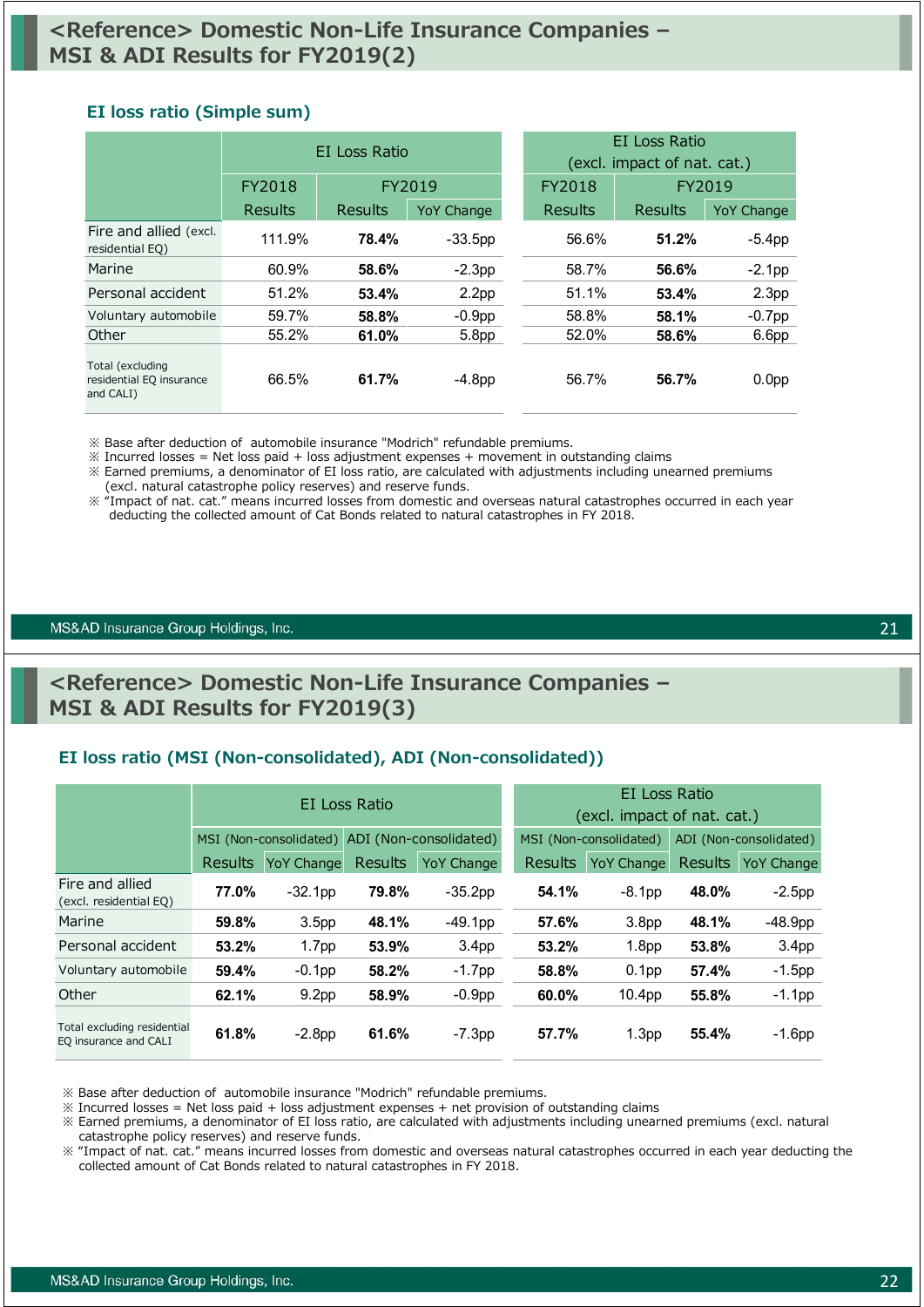# **<Reference> MS Amlin's Results for FY2019 (Jan. – Dec. 2019) ※1**

- Underwriting loss improved by £119 million year on year, due to lower losses from major natural catastrophes and the improvement in the non-cat line's prior year portfolio.
- Investment profit was £209 million, mainly due to the strong stock market performance.

|                                                      |        |        | $\sqrt{2}$        |
|------------------------------------------------------|--------|--------|-------------------|
|                                                      | FY2018 | FY2019 |                   |
|                                                      |        |        | <b>YoY Change</b> |
| Net premiums written                                 | 3,050  | 3,220  | 170               |
| Net premiums earned                                  | 3,048  | 3,169  | 121               |
| Incurred losses (including loss adjustment expenses) | 2,171  | 2,137  | $-35$             |
| Expense for acquisition and other operating expense  | 1,095  | 1,081  | $-15$             |
| Underwriting profit/loss                             | $-174$ | $-55$  | 119               |
| Investment profit/loss <sup>*2</sup>                 | 54     | 263    | 209               |
| Non-operating profit/loss <sup>363</sup>             | 38     | $-147$ | $-185$            |
| Net income/loss after tax                            | -94    | 55     | 149               |
|                                                      |        |        |                   |
| El claims ratio                                      | 71.2%  | 67.4%  | $-3.8pp$          |
|                                                      |        |        |                   |

| EL CRIITIS TAUO                 | 1.270  | 01.470 | -9.ODD           |
|---------------------------------|--------|--------|------------------|
| El expense ratio <sup>*4</sup>  | 34.5%  | 34.3%  | -0.2pp           |
| El combined ratio <sup>*4</sup> | 105.7% | 101.7% | .0 <sub>pp</sub> |

※1 On a local (UK) reporting basis

※2 MS Amlin adopts the accounting method where securities market value fluctuations are reflected in the profit-loss statement.

※3 The main item of "Non-operating profit/loss" is expenses of non-insurance companies. Figure for FY2018 includes profit on sale of Leadenhall Capital Partners LLP.

※4 EI expense ratio and EI combined ratio are calculated by taking into account foreign exchange gains/losses included in underwriting profit.

#### MS&AD Insurance Group Holdings, Inc.

# **<Reference> Temporary impact of reorganization of overseas operations on business results**

Changes are reflected since the announcement on November 19, 2019 as follows;

### **1.Outline of Reorganization of the international business of MSI**

- The new operating structure will be reorganized into an International Planning Dept. which is responsible for planning the overall strategy of international Business , and International Business Dept. which is responsible for regional strategies and business promotion and management. The Accounting Dept., Investment Planning Dept., Corporate Risk Management Dept., and Information Technology Planning Department, will expand support for international business.
- The Regional Holding companies will be terminated, international subsidiaries under each Regional Holding company will become direct subsidiaries of MSI Head Office. The current functions and authorities pertaining to the strategy at the regional holding companies will be consolidated to Head Office.

### **2.Temporary impact of reorganization of overseas operations on current business results**

#### **(1)Goodwill impairment loss: -171.9 billion yen (after tax impact -156.8 billion yen)**

- Along with the removal of the regional holding companies and the transition to a structure under MSI's direct management, the business classification for the purposes of determining MS Amlin goodwill impairment will be reexamined, and the Europe primary insurance business, the Lloyd's business, and the reinsurance business which had been seen as one group under MS Amlin will be treated as 3 groups.
- Of the 3 groups, the profitability of the Lloyd's business and Europe primary insurance business fell short of the original business plan made at the time of acquisition, so impairment losses was booked.

#### **(2)Temporary Expense with reorganization : - 3.0billion yen (after tax impact -2.6 billion yen)**

#### *(***3***)***Reorganization-associated tax expense decrease: +166.7 billion yen**

Because the subsidiary shares held by the regional holding companies will be transferred to MSI as an in-kind dividend in association with the reorganization into the International Business, there will be a loss for tax purposes.

 $(f \text{mn})$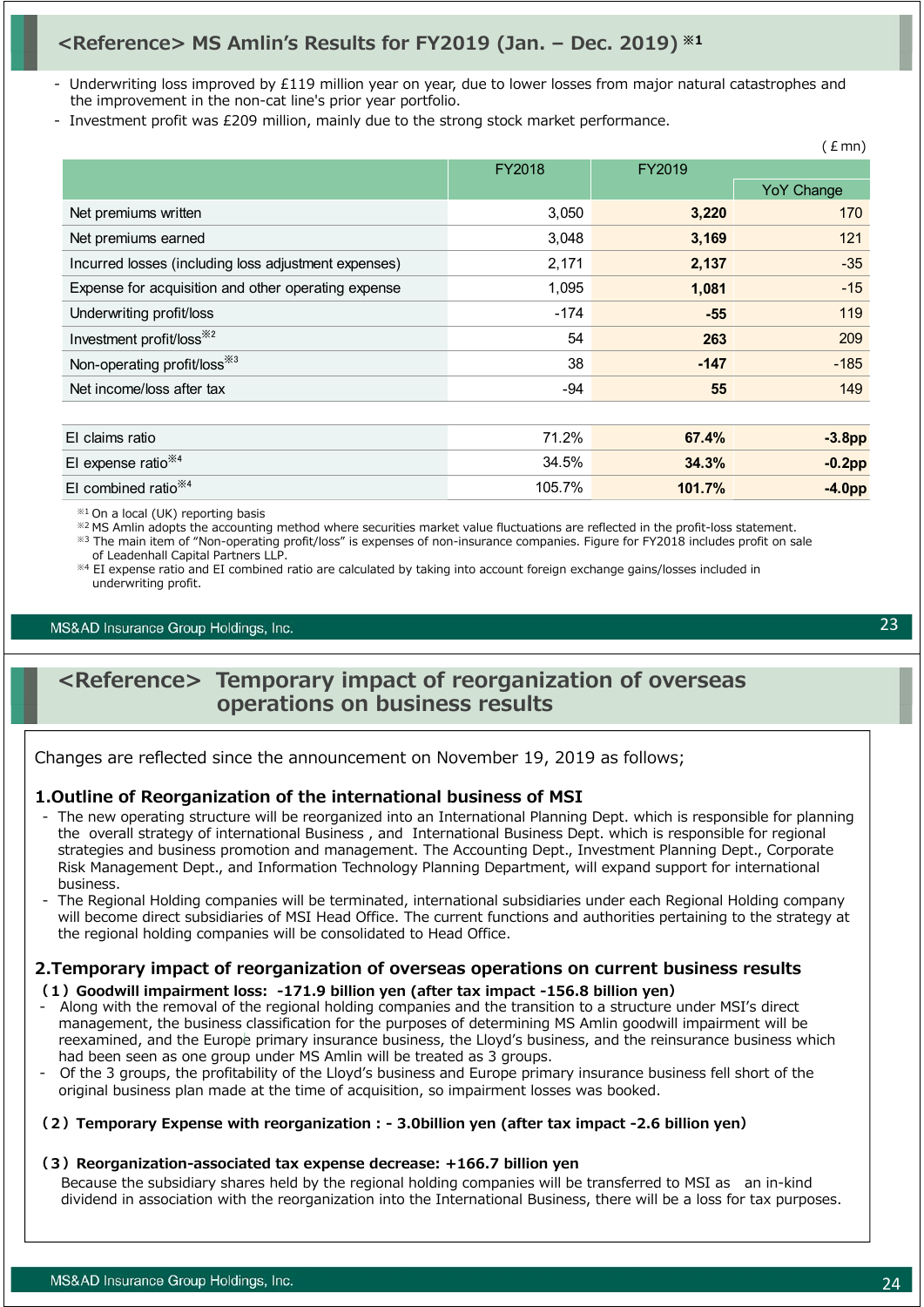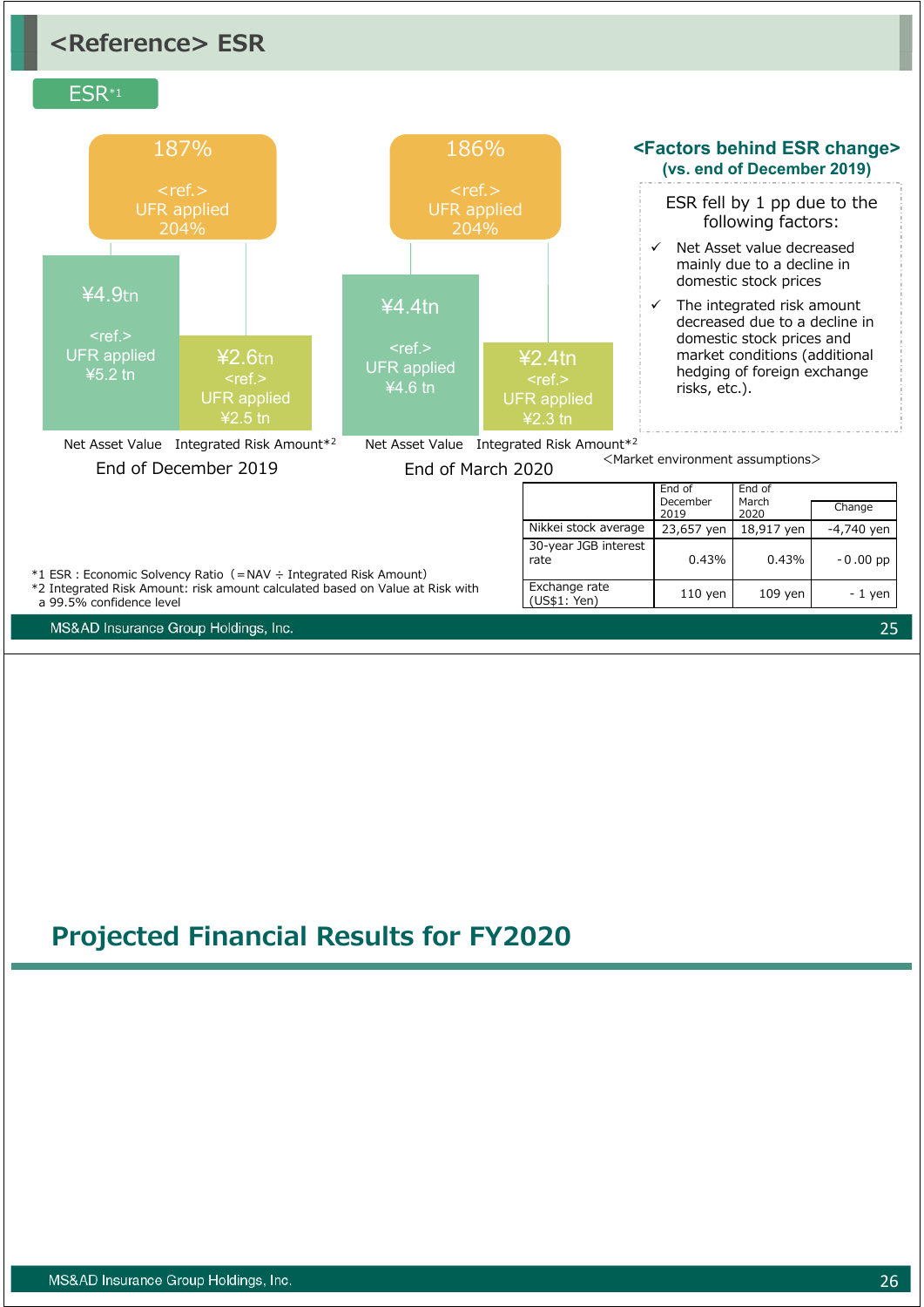# **Consolidated Earnings Forecasts for FY2020(1) (i) (Top line)**

- Net premiums written in domestic non-life insurance subsidiaries are expected to decrease by 173.7 billion yen due to COVID- 19 and sales decrease in CALI at domestic non-life insurance business and also COVID-19 and Impact of Japanese yen appreciation at International non-life insurance business, taking into account loss of 90 billion yen affected by COVID-19
- Gross premiums written by life insurance subsidiaries is expected to decrease by 389.4 billion yen, primarily due to a decline in sales at MSI Primary Life.

(¥bn)

|                      | <b>NOTHLE IIISUI AIICE SUDSIUIAIIES</b> |         |                 |                   |              |  |
|----------------------|-----------------------------------------|---------|-----------------|-------------------|--------------|--|
|                      |                                         | FY2019  | FY2020 Forecast |                   |              |  |
|                      |                                         | Results |                 | <b>YoY Change</b> | Change Ratio |  |
| Net premiums written |                                         | 3,573.7 | 3,400.0         | $-173.7$          | $-4.9%$      |  |
|                      | Mitsui Sumitomo Insurance               | 1,547.9 | 1,502.0         | $-45.9$           | $-3.0\%$     |  |
|                      | Aioi Nissay Dowa Insurance              | 1,276.7 | 1,242.0         | $-34.7$           | $-2.7%$      |  |
|                      | Mitsui Direct General Insurance         | 36.3    | 36.6            | 0.2               | 0.6%         |  |
|                      | Overseas subsidiaries                   | 711.9   | 619.0           | $-92.9$           | $-13.1%$     |  |

(¥bn)

#### **Life insurance subsidiaries**

**Non-life insurance subsidiaries** 

|                                    |                         | FY2019         | FY2020 Forecast |                   |              |
|------------------------------------|-------------------------|----------------|-----------------|-------------------|--------------|
|                                    |                         | <b>Results</b> |                 | <b>YoY Change</b> | Change Ratio |
| Gross premiums income <sup>*</sup> |                         | 1,393.4        | 1,004.0         | - 389.4           | $-27.9%$     |
|                                    | MSI Aioi Life           | 521.2          | 504.0           | $-17.2$           | $-3.3\%$     |
|                                    | MSI Primary Life        | 872.1          | 500.0           | $-372.1$          | $-42.7%$     |
|                                    | Life insurance premiums | 943.7          | 600.0           | $-343.7$          | $-36.4%$     |

※ Gross premiums income is for domestic life insurance subsidiaries only.

#### MS&AD Insurance Group Holdings, Inc.

# **Consolidated Earnings Forecasts for FY2020(1) (ii) (Bottom line)**

- Due to the impact of COVID-19, the bottom line is expected to decrease by 13 billion yen to 130 billion yen as a result from a decrease in profits from asset management in global market including Japan and an increase in incurred losses at overseas insurance subsidiaries. See page 32 for the outlook for the impact of COVID-19.

|                 |                                  | FY2019         |        | FY2020 Forecast   |             |
|-----------------|----------------------------------|----------------|--------|-------------------|-------------|
|                 |                                  | <b>Results</b> |        | <b>YoY Change</b> | $(\n  4bn)$ |
|                 | Ordinary profit/loss             | 157.7          | 170.0  | 12.2              |             |
|                 | Mitsui Sumitomo Insurance        | 89.1           | 114.0  | 24.8              |             |
|                 | Aioi Nissay Dowa Insurance       | 58.6           | 26.0   | $-32.6$           |             |
| Net income/loss |                                  | 143.0          | 130.0  | $-13.0$           |             |
|                 | Mitsui Sumitomo Insurance        | 94.0           | 76.0   | $-18.0$           |             |
|                 | Aioi Nissay Dowa Insurance       | 44.7           | 23.0   | $-21.7$           |             |
|                 | Mitsui Direct General Insurance  | 0.1            | 0.1    |                   |             |
|                 | MSI Aioi Life                    | 7.5            | 8.0    | 0.4               |             |
|                 | MSI Primary Life                 | 20.3           | 15.0   | $-5.3$            |             |
|                 | Overseas subsidiaries            | 36.1           | 12.0   | - 24.1            |             |
|                 | Consolidation adjustments, other | - 59.9         | $-4.1$ | 55.8              |             |
|                 | ROE (financial accounting basis) | 5.5%           | 5.1%   | $-0.4$ pp         |             |

※ Consolidated net income represents net income attributable to owners of the parent. Net income of subsidiaries is on an equity stake basis, same hereafter.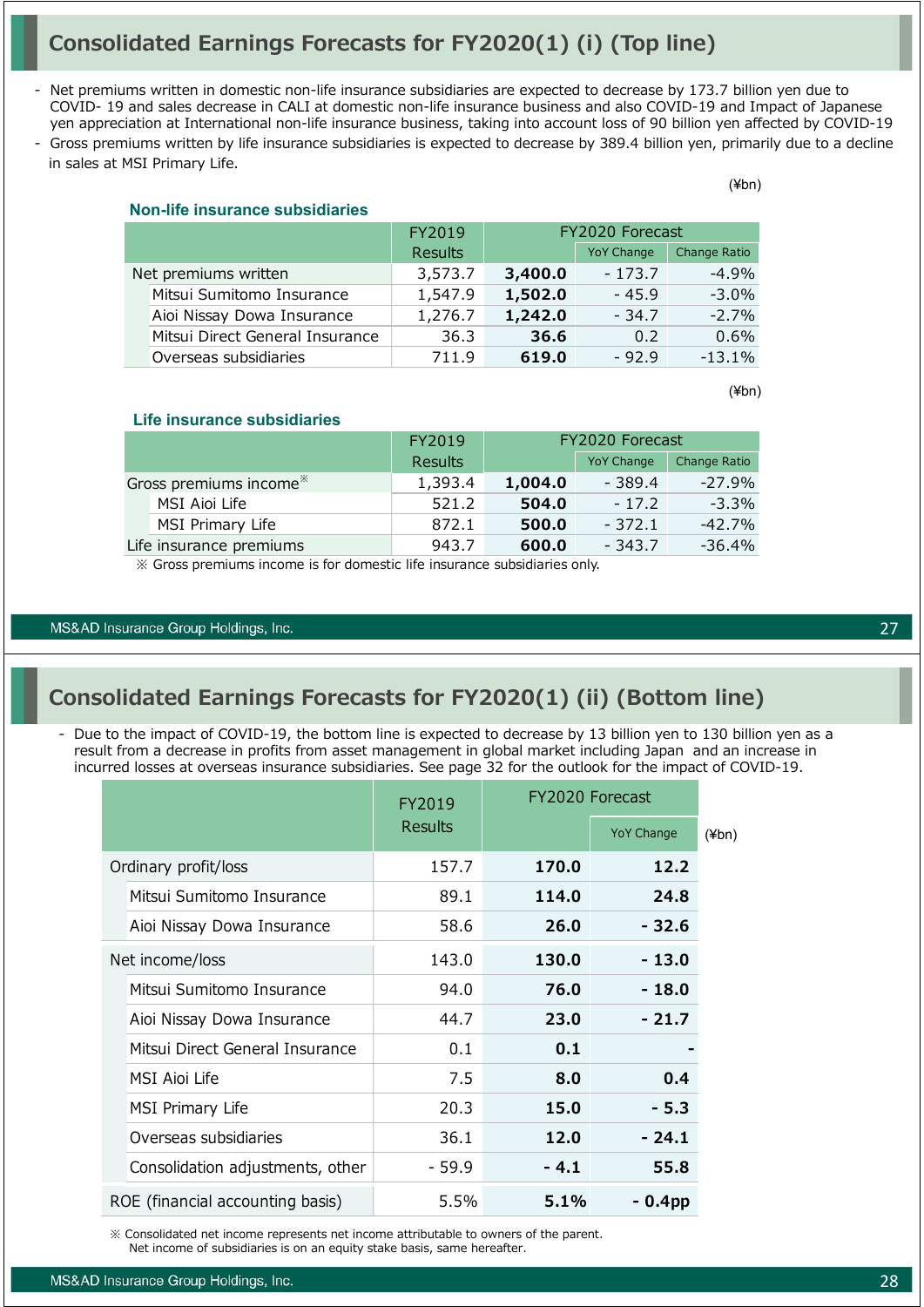# **Consolidated Earnings for FY2019 (2) - Year-on-Year Comparison**

-The decrease in the number of natural disasters in Japan was the main reason for a decrease in the amount of (2)incurred losses in which pushed up the total by 47.5 billion yen. (5)Asset management and others declined 54.2 billion yen, partly reflecting the impact of COVID-19. Consolidated profit before decreased by 24.1 billion yen for (9)overseas subsidiaries due mainly to a decrease in profit of MS Amlin caused by the impact of COVID-19.



# **Group Adjusted Profit for FY2020 (3)**

 $\alpha$ - Group Adjusted Profit decreased by 53.1 billion yen to 180.0 billion yen due to decrease in the international business and no longer decrease in income taxes paid during FY2019 due to the effects of reorganization of the international business of MSI.

| (≇DN) |                                                      |                |                 |                   |  |
|-------|------------------------------------------------------|----------------|-----------------|-------------------|--|
|       |                                                      | FY2019         | FY2020 Forecast |                   |  |
|       |                                                      | <b>Results</b> |                 | <b>YoY Change</b> |  |
|       | Group Adjusted Profit                                | 233.1          | 180.0           | - 53.1            |  |
|       | Domestic non-life insurance                          | 119.5          | 130.0           | 10.4              |  |
|       | Domestic life insurance                              | 29.7           | 25.0            | $-4.7$            |  |
|       | International business                               | 49.4           | 20.0            | $-29.4$           |  |
|       | Financial services/Risk-related<br>services business | 4.8            | 5.0             | 0.1               |  |
|       | Others $\mathbb{X}$                                  | 29.6           |                 | $-29.6$           |  |
|       | Other numerical management targets                   |                |                 |                   |  |
|       | EEV of MSI Aioi Life                                 | 890.2          | 912.0           | 21.7              |  |
|       | Group Adjusted ROE                                   | 8.0%           | 6.1%            | $-1.9pp$          |  |

※ The impact of reorganization of the international business of MSI included in Group Adjusted Profit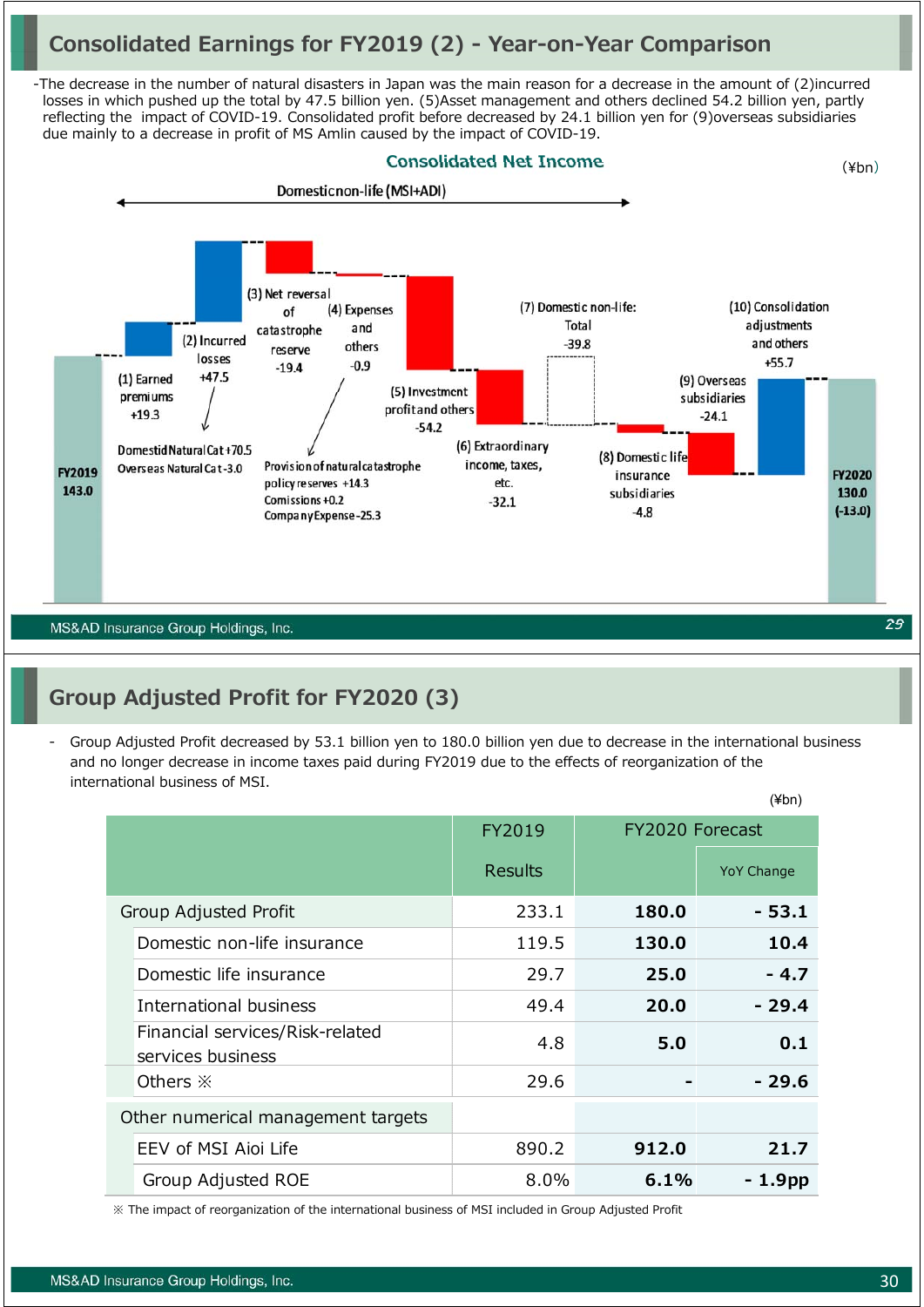|                                                            |               |                                                                                                                                       |                           |                            | $1 + 111$ |
|------------------------------------------------------------|---------------|---------------------------------------------------------------------------------------------------------------------------------------|---------------------------|----------------------------|-----------|
|                                                            |               |                                                                                                                                       | Mitsui Sumitomo Insurance | Aioi Nissay Dowa Insurance |           |
| Assumptions concerning the financial<br>market environment |               | Assumes the level at the end of March 2020<br>Nikkei average: ¥18,917<br>$USD$1 = JPY4109$ $EUR€1 = JPY4120$<br>GBP $E 1 = JPY$ ¥ 133 |                           |                            |           |
| Domestic natural catastrophes<br>occurred                  |               | 35.0                                                                                                                                  | $(-36.1)$                 | 25.0                       | $(-34.4)$ |
| Catastrophe reserves                                       | Provision     | 19.1                                                                                                                                  | $(-44.2)$                 | 28.4                       | $(-25.0)$ |
| (For fire insurance)                                       | Reversal      | 4.0                                                                                                                                   | $(-48.4)$                 | 22.4                       | $(-20.1)$ |
|                                                            | Net provision | 15.0                                                                                                                                  | $(+4.1)$                  | 6.0                        | $(-4.8)$  |
| Catastrophe reserves                                       | Provision     | 21.6                                                                                                                                  | (0.1)                     | 23.1                       | $(+0.2)$  |
| (For voluntary                                             | Reversal      | 7.6                                                                                                                                   | (3.1)                     | 16.4                       | $(-2.5)$  |
| automobile insurance)                                      | Net provision | 14.0                                                                                                                                  | (3.3)                     | 6.7                        | $(+2.8)$  |
| Effective corporate tax rate                               |               |                                                                                                                                       | 27.9%                     |                            |           |

※Overseas natural catastrophes: MS Amlin 22.6 billion yen (increased by 11.3billion yen); ADI 11.5 billion yen (increased by 3.0 billion yen). ※Based on the assumption of the introduction of the consolidated tax payment system, tax effects of 21.5 billion yen incorporated into the operating loss carryforwards of the holding company for tax purposes.

※Figures in parentheses show change from the previous year.

#### MS&AD Insurance Group Holdings, Inc.

### **Key Assumptions for Future Earnings Forecast (2) - Predicted Impact of the Novel Coronavirus Disease (COVID-19)**

-Given the changing situation of COVID-19 , although world economic outlook is uncertain, our forecast for 2020 is based on the following assumptions.

-We will revise our earnings forecasts appropriately as required when the impact of the novel coronavirus pandemic become more clarified.

| Assumed                                |                                                                                                                                                                                                                                                                                                                                                                                                                                                                                                                                                              | Assumption of a negative impact on world economic growth throughout the year (decline until June, then gradual |                                                                                                                                                            |  |
|----------------------------------------|--------------------------------------------------------------------------------------------------------------------------------------------------------------------------------------------------------------------------------------------------------------------------------------------------------------------------------------------------------------------------------------------------------------------------------------------------------------------------------------------------------------------------------------------------------------|----------------------------------------------------------------------------------------------------------------|------------------------------------------------------------------------------------------------------------------------------------------------------------|--|
| market                                 | Economic growth                                                                                                                                                                                                                                                                                                                                                                                                                                                                                                                                              |                                                                                                                | recovery) (Real GDP Outlook -3.9% yoy in FY2020 and +2.3% yoy in FY2021)                                                                                   |  |
| conditions                             |                                                                                                                                                                                                                                                                                                                                                                                                                                                                                                                                                              |                                                                                                                | Financia Market Nikkei Average: FY2020: 19,000 pts, FY2021: 21,000 pts, Interest/FX rate: the same level as March 31, 2020                                 |  |
| Assumed                                |                                                                                                                                                                                                                                                                                                                                                                                                                                                                                                                                                              | Increased incurred losses (Mainly Overseas)                                                                    | 20.0 billion yen (approx)                                                                                                                                  |  |
|                                        |                                                                                                                                                                                                                                                                                                                                                                                                                                                                                                                                                              | Impact of 2020 Decreasee in net investment losses (Global)                                                     | 60.0 billion yen (approx)                                                                                                                                  |  |
| forecast                               | Impact on Net Income                                                                                                                                                                                                                                                                                                                                                                                                                                                                                                                                         |                                                                                                                | 64.0 billion yen (approx, after tax)                                                                                                                       |  |
|                                        |                                                                                                                                                                                                                                                                                                                                                                                                                                                                                                                                                              |                                                                                                                | Anticipated impact if delay of converge in the spread of COVID-19 pandemic                                                                                 |  |
| Dmestic non-                           |                                                                                                                                                                                                                                                                                                                                                                                                                                                                                                                                                              | sector due to a decline in business activities and distribution volumes by companies.                          | · Anticipate visits to customers to propose new policies will be curtailed and there will be a decline in insurance premiums particularly in the corporate |  |
| life insurance                         |                                                                                                                                                                                                                                                                                                                                                                                                                                                                                                                                                              |                                                                                                                | · However, there could also be a reduction in loss ratio on automobile insurance, etc. due to the decline in traffic volumes, etc.                         |  |
| business                               | Plan could be delayed.                                                                                                                                                                                                                                                                                                                                                                                                                                                                                                                                       |                                                                                                                | . It is likely that new product development will be curbed and measures such as reforming the portfolio as planned in the Medium-Term Management           |  |
| Domestic life<br>insurance<br>business | · Anticipate a substantial decline in acquisition of new policies due to the decline of sales through banks and the curtailment of visits to customers to<br>propose new policies, with sluggish growth in economic value (EV). However, the decline in allocating reserves, which are a large burden in the first<br>year of a policy, and the decline in operation costs will be positive for single-year profit.<br>· Insurance claims could increase if there is a large increase in the number of cases of infection and the number of deaths in Japan. |                                                                                                                |                                                                                                                                                            |  |
| International<br>business              | · We forecast a decline in revenues due to declines in corporate profit and distribution volumes.<br>· Insurance payments could increase if governments issue orders for relaxation of insurance payments.<br>The speed for considering the "Global linked growth strategy" planned under the reorganization of international business put forward in January 2020<br>could be curtailed and the realization of the growth anticipated in the Medium-Term Management Plan could be delayed.                                                                  |                                                                                                                |                                                                                                                                                            |  |
| Asset<br>management                    | · There could be capital losses due to market movements as well as a decline in gains on sales of equities. In addition, interest and dividends received<br>could decline due to deterioration in corporate earnings and lower interest rates, etc.<br>. ESR could fall due to increased risk of investment assets and a decline in unrealized profits, etc.                                                                                                                                                                                                 |                                                                                                                |                                                                                                                                                            |  |
| Other                                  | · Investment in new business could become restrained due to the difficulties of taking risk with the instability in the global economy and market.                                                                                                                                                                                                                                                                                                                                                                                                           |                                                                                                                |                                                                                                                                                            |  |

 $(4h)$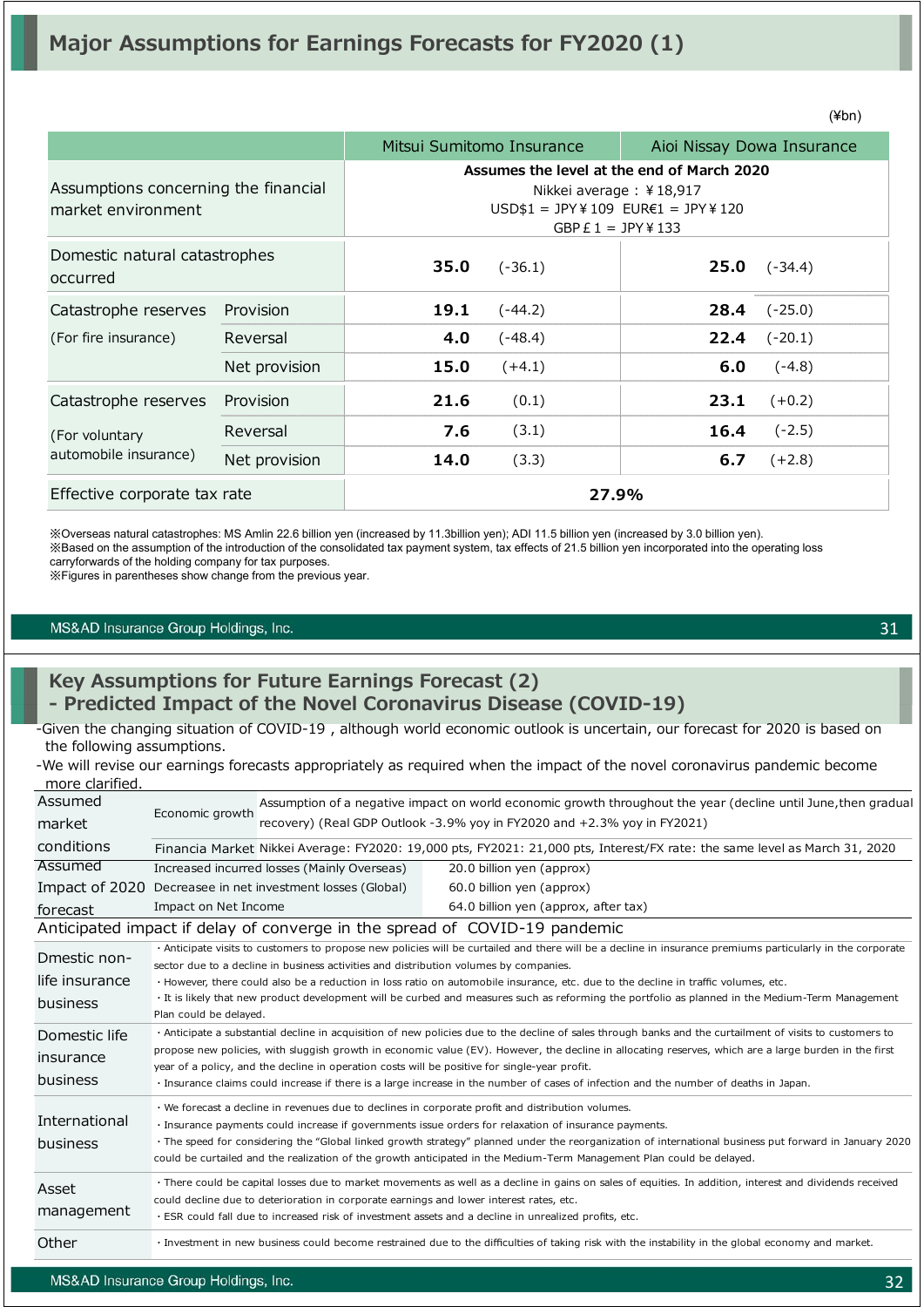### **Earnings Forecasts for FY2020 – Domestic Non-Life Insurance Companies (MSI&ADI) (i)**

|                                                                                |         | Simple Sum        |         | MSI (Non-Consolidated) |         | ADI (Non-Consolidated) |
|--------------------------------------------------------------------------------|---------|-------------------|---------|------------------------|---------|------------------------|
|                                                                                |         | YoY Change        |         | YoY Change             |         | <b>YoY Change</b>      |
| Net premiums written <sup>*1</sup>                                             | 2,744.0 | $-80.7$           | 1,502.0 | $-45.9$                | 1,242.0 | $-34.7$                |
| Earned premiums <sup>*2</sup>                                                  | 2.447.4 | 19.3              | 1,350.3 | 7.5                    | 1,097.1 | 11.7                   |
| Incurred losses (including loss<br>$(-)$<br>adjustment expenses) <sup>32</sup> | 1,451.6 | $-47.5$           | 784.5   | $-45.6$                | 667.1   | $-1.9$                 |
| Underwriting expenses <sup>*2</sup><br>$(-)$                                   | 884.0   | 25.0              | 482.5   | 21.6                   | 401.5   | 3.3                    |
| Commissions and collection<br>expenses <sup>32</sup>                           | 513.3   | $-0.2$            | 271.5   | 0.8                    | 241.8   | $-1.1$                 |
| Other underwriting expenses <sup>32</sup>                                      | 370.7   | 25.3              | 211.0   | 20.7                   | 159.7   | 4.5                    |
| Underwriting profit/loss prior to<br>reflecting catastrophe reserve            | 107.8   | 65.9              | 86.3    | 56.6                   | 21.5    | 9.2                    |
| Net catastrophe reserve                                                        | $-52.8$ | $-19.4$           | $-38.3$ | $-16.0$                | $-14.5$ | $-3.4$                 |
| Underwriting profit/loss after<br>reflecting catastrophe reserve               | 55.0    | 46.5              | 48.0    | 40.6                   | 7.0     | 5.8                    |
| EI loss ratio <sup>**</sup>                                                    | 59.3%   | $-2.4$ pp         | 58.1%   | $-3.7pp$               | 60.8%   | $-0.8$ pp              |
| Net loss ratio <sup>*1</sup>                                                   | 61.8%   | $-0.9pp$          | 61.2%   | $-2.1$ pp              | 62.6%   | 0.6 <sub>pp</sub>      |
| Net expense ratio <sup>**1</sup>                                               | 35.1%   | 2.0 <sub>pp</sub> | 34.5%   | 2.5 <sub>pp</sub>      | 35.7%   | 1.2 <sub>pp</sub>      |
| Combined ratio <sup>*1</sup>                                                   | 96.9%   | 1.1 <sub>pp</sub> | 95.7%   | 0.4 <sub>pp</sub>      | 98.3%   | 1.8 <sub>pp</sub>      |

※1 All lines ※2 Excludes residential earthquake and CALI (compulsory auto liability insurance)

※ "Earned premiums" are calculated with adjustments including unearned premiums (excl. natural catastrophe policy reserves) and reserve funds.

MS&AD Insurance Group Holdings, Inc.

### **Earnings Forecasts for FY2020 – Domestic Non-Life Insurance Companies (MSI&ADI) (ii)**

|                                                          |        | Simple Sum        | MSI (Non-Consolidated) |                   | ADI (Non-Consolidated) |                   |
|----------------------------------------------------------|--------|-------------------|------------------------|-------------------|------------------------|-------------------|
|                                                          |        | <b>YoY Change</b> |                        | <b>YoY Change</b> |                        | <b>YoY Change</b> |
| Underwriting profit/loss                                 | 55.0   | 46.5              | 48.0                   | 40.6              | 7.0                    | 5.8               |
| Net interest and dividends income                        | 82.5   | $-33.5$           | 51.8                   | $-19.9$           | 30.7                   | $-13.5$           |
| Gains/losses on sales of securities                      | 45.1   | $-40.8$           | 41.2                   | $-12.7$           | 3.9                    | $-28.1$           |
| Impairment losses on securities (-)                      | 22.0   | $-9.9$            | 10.0                   | $-10.8$           | 12.0                   | 0.9               |
| Investment profit/loss and other<br>ordinary profit/loss | 85.0   | - 54.2            | 66.0                   | - 15.7            | 19.0                   | $-38.4$           |
| Ordinary profit/loss                                     | 140.0  | $-7.7$            | 114.0                  | 24.8              | 26.0                   | $-32.6$           |
| <b>Extraordinary income/loss</b>                         | $-0.7$ | 145.6             | $-3.3$                 | 124.7             | 2.6                    | 20.8              |
| Net income/loss                                          | 99.0   | - 39.8            | 76.0                   | - 18.0            | 23.0                   | - 21.7            |

(¥bn)

33

(¥bn)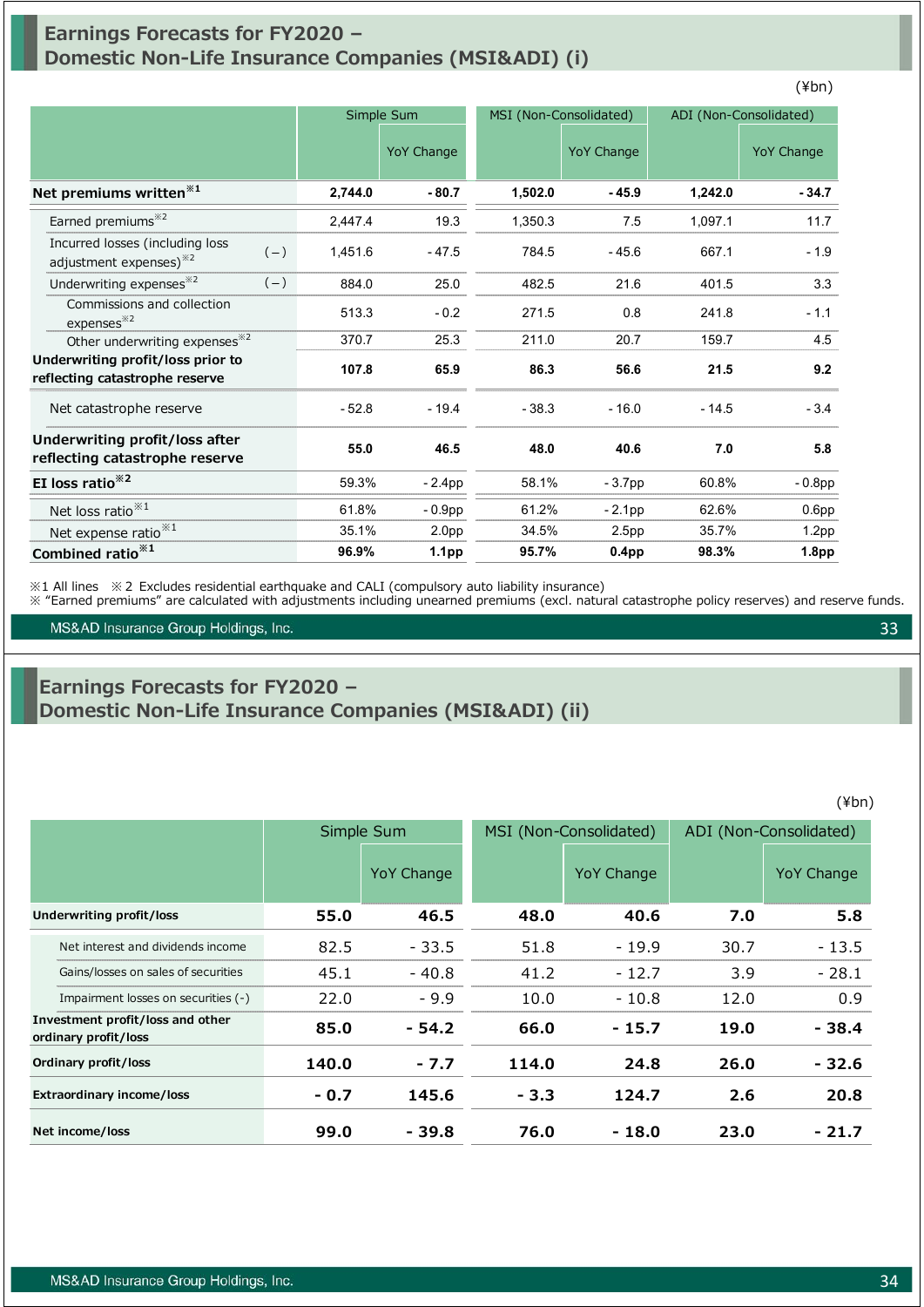### **Earnings Forecasts for FY2020 – Domestic Life Insurance Companies – MSI Aioi Life**

### **Key financial data**

| <b>Key financial data</b><br>(¥bn)                    |                |          |                   |  |  |  |
|-------------------------------------------------------|----------------|----------|-------------------|--|--|--|
|                                                       | FY2019         |          | FY2020 (Forecast) |  |  |  |
|                                                       | <b>Results</b> | Forecast | YoY Change        |  |  |  |
| Amount of new policies <sup>**</sup>                  | 2,068.4        | 1,615.1  | $-21.9%$          |  |  |  |
| Annualized premiums of new policies <sup>36</sup>     | 29.3           | 24.1     | $-17.9%$          |  |  |  |
| Amount of policies in force <sup>**</sup>             | 24,458.0       | 24,133.2 | $-1.3%$           |  |  |  |
| Annualized premiums of policies in force <sup>*</sup> | 448.1          | 441.7    | $-1.4%$           |  |  |  |
| Gross premiums income                                 | 521.2          | 504.0    | $-17.2$           |  |  |  |
| Ordinary profit/loss                                  | 18.6           | 19.8     | 1.1               |  |  |  |
| Net income/loss                                       | 7.5            | 8.0      | 0.4               |  |  |  |

※Amount of new policies, amount of policies in force, annualized premiums of new policies and annualized premiums of policies in force are total sum of personal insurance and personal annuity insurance.

#### MS&AD Insurance Group Holdings, Inc.

### **Earnings Forecasts for FY2020 – Domestic Life Insurance Companies – MSI Primary Life**

# **Key financial data** (\*)

|                             | FY2019         |          | . <i>.</i><br>FY2020 (Forecast) |
|-----------------------------|----------------|----------|---------------------------------|
|                             | <b>Results</b> | Forecast | <b>YoY Change</b>               |
| Amount of new policies      | 882.7          | 528.5    | $-40.1%$                        |
| Amount of policies in force | 6,514.0        | 6,290.0  | $-3.4%$                         |
| Gross premiums income       | 872.1          | 500.0    | $-372.1$                        |
| Ordinary profit/loss        | 31.4           | 24.5     | $-6.8$                          |
| Net income/loss             | 20.3           | 15.0     | $-5.3$                          |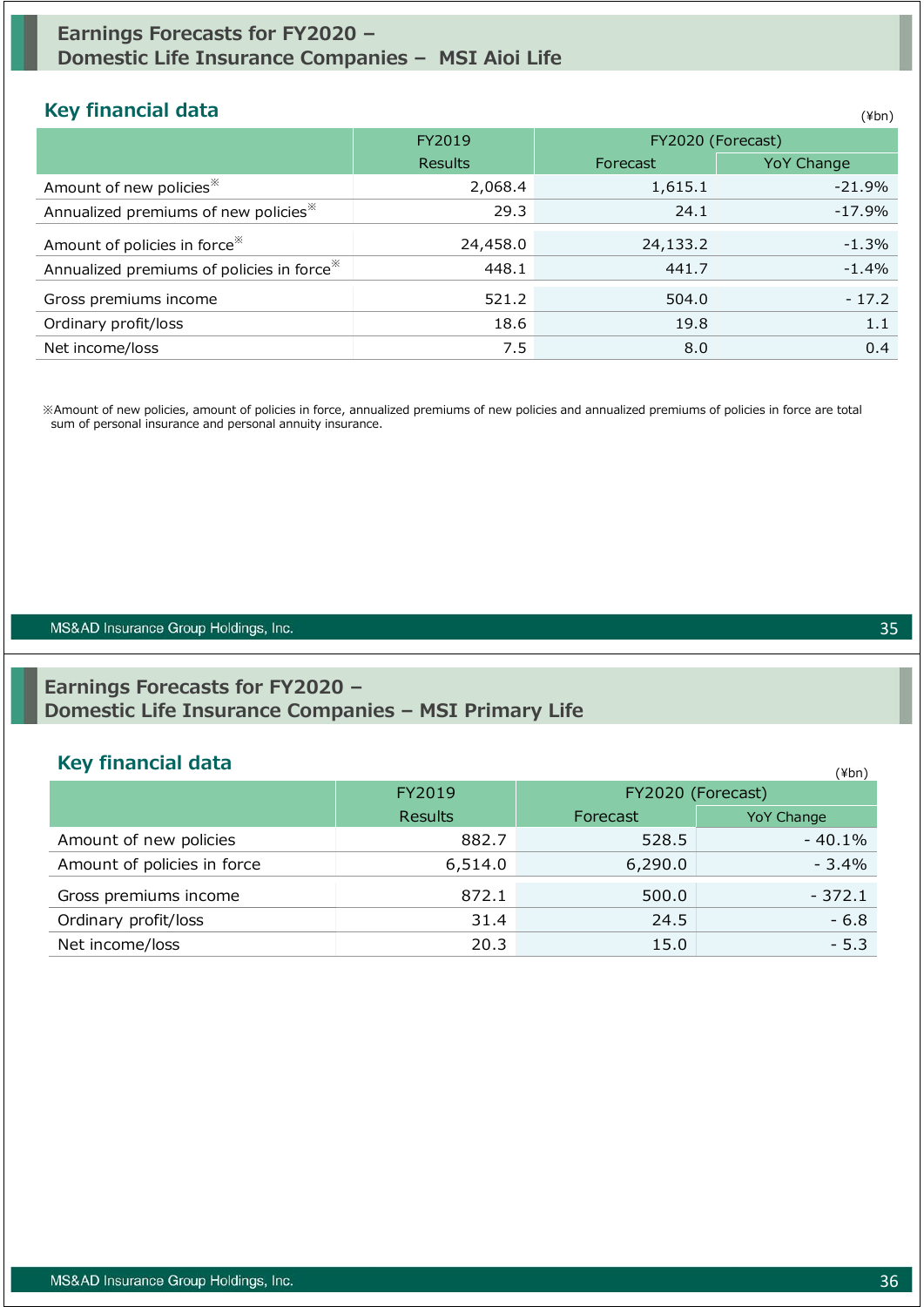## **Overseas subsidiaries** (¥bn)

|  |                              |                |          | $1 + 111$         |
|--|------------------------------|----------------|----------|-------------------|
|  |                              | FY2019         | FY2020   |                   |
|  |                              | <b>Results</b> | Forecast | <b>YoY Change</b> |
|  | Net premiums written         | 711.9          | 619.0    | $-92.9$           |
|  | Asia                         | 179.6          | 169.8    | $-9.8$            |
|  | Europe                       | 487.9          | 404.9    | $-83.0$           |
|  | Americas                     | 44.2           | 44.3     | 0.0               |
|  | Net income/loss              | 36.1           | 12.0     | $-24.1$           |
|  | Asia                         | 17.8           | 17.6     | $-0.3$            |
|  | Europe                       | 4.8            | $-16.6$  | $-21.4$           |
|  | Americas                     | 2.9            | 3.7      | 0.7               |
|  | International life insurance | 10.4           | 7.4      | $-3.0$            |

#### MS&AD Insurance Group Holdings, Inc.

### **<Reference> Earnings Forecasts for FY2020 – Domestic Non-Life Insurance Companies (MSI&ADI)(i)**

|                                                         | Simple Sum |          |  |
|---------------------------------------------------------|------------|----------|--|
|                                                         |            | Growth   |  |
| Fire and allied                                         | 387.9      | $-4.3%$  |  |
| Marine                                                  | 49.6       | $-28.3%$ |  |
| Personal accident                                       | 206.3      | 1.3%     |  |
| Voluntary automobile                                    | 1,395.7    | 0.9%     |  |
| CALI                                                    | 294.6      | $-15.0%$ |  |
| Other                                                   | 410.0      | $-1.6%$  |  |
| Total                                                   | 2,744.0    | $-2.9\%$ |  |
| Total excluding<br>residential EQ<br>insurance and CALI | 2,448.2    | $-1.2%$  |  |

| $(\n  4bn)$<br><b>Net premiums written</b>              |            |          |  |                        |          |                        |          |
|---------------------------------------------------------|------------|----------|--|------------------------|----------|------------------------|----------|
|                                                         | Simple Sum |          |  | MSI (Non-Consolidated) |          | ADI (Non-Consolidated) |          |
|                                                         |            | Growth   |  |                        | Growth   |                        | Growth   |
| Fire and allied                                         | 387.9      | $-4.3%$  |  | 209.7                  | 1.8%     | 178.2                  | $-10.6%$ |
| Marine                                                  | 49.6       | $-28.3%$ |  | 43.3                   | $-30.1%$ | 6.3                    | $-13.3%$ |
| Personal accident                                       | 206.3      | 1.3%     |  | 148.6                  | 1.3%     | 57.7                   | 1.4%     |
| Voluntary automobile                                    | 1,395.7    | 0.9%     |  | 674.9                  | 0.7%     | 720.8                  | 1.1%     |
| <b>CALI</b>                                             | 294.6      | $-15.0%$ |  | 153.4                  | $-16.6%$ | 141.2                  | $-13.3%$ |
| Other                                                   | 410.0      | $-1.6%$  |  | 272.2                  | $-2.5%$  | 137.8                  | 0.3%     |
| Total                                                   | 2,744.0    | $-2.9%$  |  | 1,502.0                | $-3.0\%$ | 1,242.0                | $-2.7%$  |
| Total excluding<br>residential EQ<br>insurance and CALI | 2,448.2    | $-1.2%$  |  | 1,347.9                | $-1.2%$  | 1,100.3                | $-1.2%$  |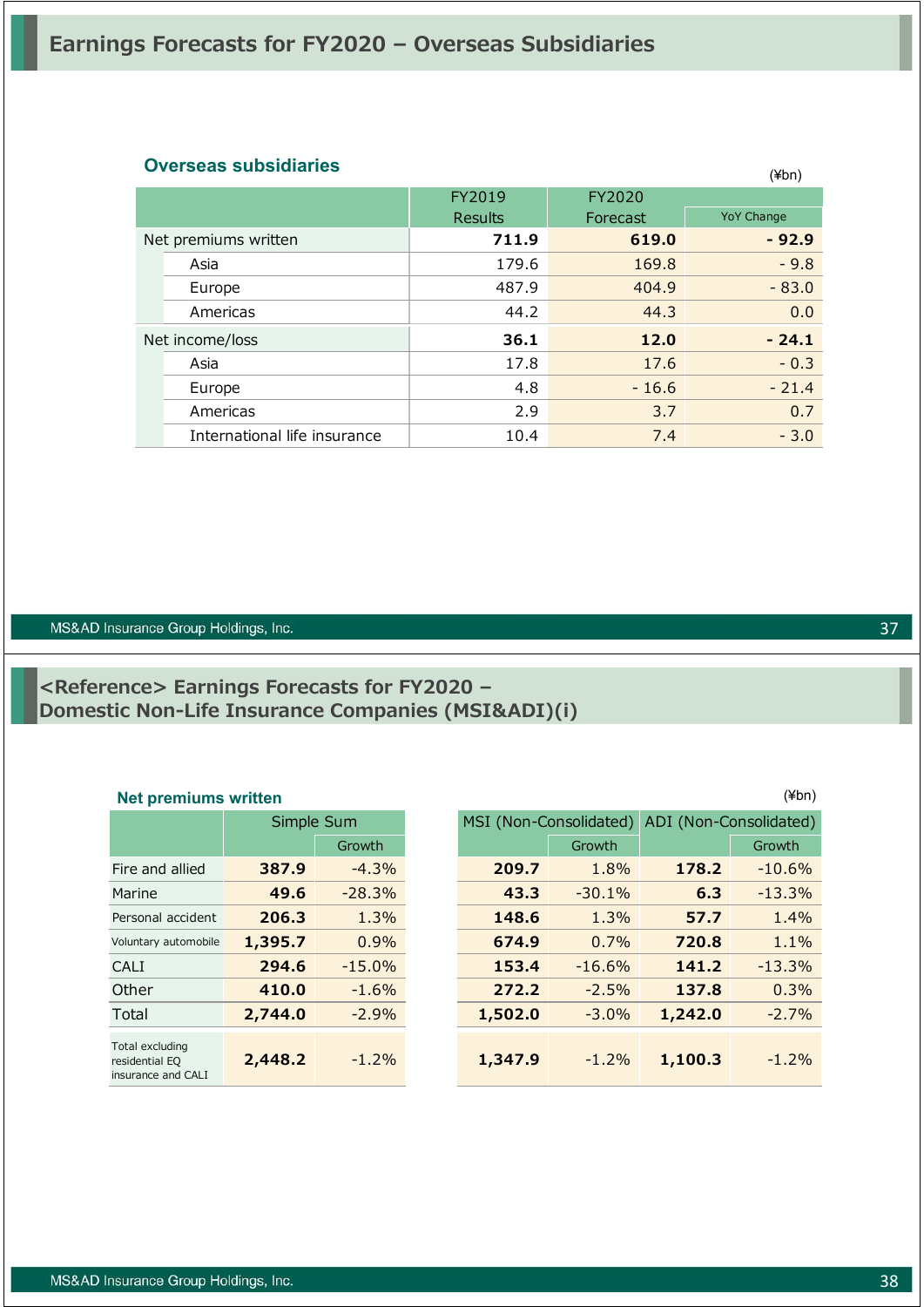### **<Reference> Earnings Forecasts for FY2020 – Domestic Non-Life Insurance Companies (MSI&ADI)(ii)**

#### **EI loss ratio**

|                                                           |            | EI Loss Ratio     | MSI (Non-consolidated) |                   | ADI (Non-consolidated) |
|-----------------------------------------------------------|------------|-------------------|------------------------|-------------------|------------------------|
|                                                           |            |                   |                        | <b>YoY Change</b> |                        |
|                                                           | Simple Sum |                   | 61.7%                  | $-15.3pp$         | 65.2%                  |
|                                                           |            | <b>YoY Change</b> | 52.5%                  | $-7.3pp$          | 54.3%                  |
| Fire and allied                                           | 63.3%      | $-15.1$ pp        | 51.8%                  | $-1.4$ pp         | 54.5%                  |
| Marine                                                    | 52.7%      | $-5.9pp$          | 60.0%                  | 0.6 <sub>pp</sub> | 59.9%                  |
| Personal accident                                         | 52.5%      | $-0.9pp$          | 55.2%                  | $-6.9pp$          | 62.9%                  |
| Voluntary automobile                                      | 59.9%      | 1.1 <sub>pp</sub> |                        |                   |                        |
| Other                                                     | 57.7%      | $-3.3pp$          | 58.1%                  | $-3.7pp$          | 60.8%                  |
| Total (excluding<br>residential EQ<br>insurance and CALI) | 59.3%      | $-2.4pp$          | 55.7%                  | $-2.0pp$          | 57.5%                  |
| (Excl. impact of nat.<br>cat.)                            | 56.5%      | $-0.2$ pp         |                        |                   |                        |

 $\%$  Incurred losses = Net loss paid + loss adjustment expenses + movement in outstanding claims

※ Earned premiums, a denominator of EI loss ratio, are calculated with adjustments including unearned premiums (excl. natural catastrophe policy reserves) and reserve funds.

※ "Impact of nat. cat." means incurred losses from domestic and overseas natural catastrophes occurred in each year deducting the collected amount of Cat Bonds related to natural catastrophes in FY 2018.

MS&AD Insurance Group Holdings, Inc.

## **<Reference> Earnings Forecasts for FY2020 (Jan. – Dec. 2020) – MS Amlin ※1**

#### - In FY2020, a net loss of £105 million is projected due to COVID-19 losses and lower expected returns on investment.

- In FY2021, we aim to achieve net income of £168 million by steadily improving the loss ratio in non-cat lines and reducing costs through reorganization.

|                                                      |               | (£mn)         |
|------------------------------------------------------|---------------|---------------|
|                                                      | <b>FY2019</b> | <b>FY2020</b> |
| Net premiums written                                 | 3,220         | 2,755         |
| Net premiums earned                                  | 3,169         | 2,874         |
| Incurred losses (including loss adjustment expenses) | 2,137         | 1,899         |
| Underwriting profit/loss                             | $-55$         | $-37$         |
| Investment profit/loss                               | 263           | 30            |
| Non-operating profit/loss                            | $-147$        | $-104$        |
| Net income/loss after tax                            | 55            | $-105$        |

|                                                                         | <b>FY2020</b> | <b>FY2021</b> |
|-------------------------------------------------------------------------|---------------|---------------|
| Cost reductions from reorganization                                     | 45            |               |
| Cost reductions after inclusion of expenses for temporary increase $*3$ | 10            | 45            |

※1 Figures for FY2019 are based on MS Amlin plc's local consolidated results. Figures for FY2020 and FY2021 are the sum of earning forecasts of MS Amlin subsidiaries.

※2 The incurred losses resulting from COVID-19, which was assumed in earnings forecast for FY2020, are £135 million.

(Current estimates based on our company scenarios (ref. P.32)) ※3 one-time costs such as lump-sum severance payments and system-related costs associated with withdrawing from unprofitable lines